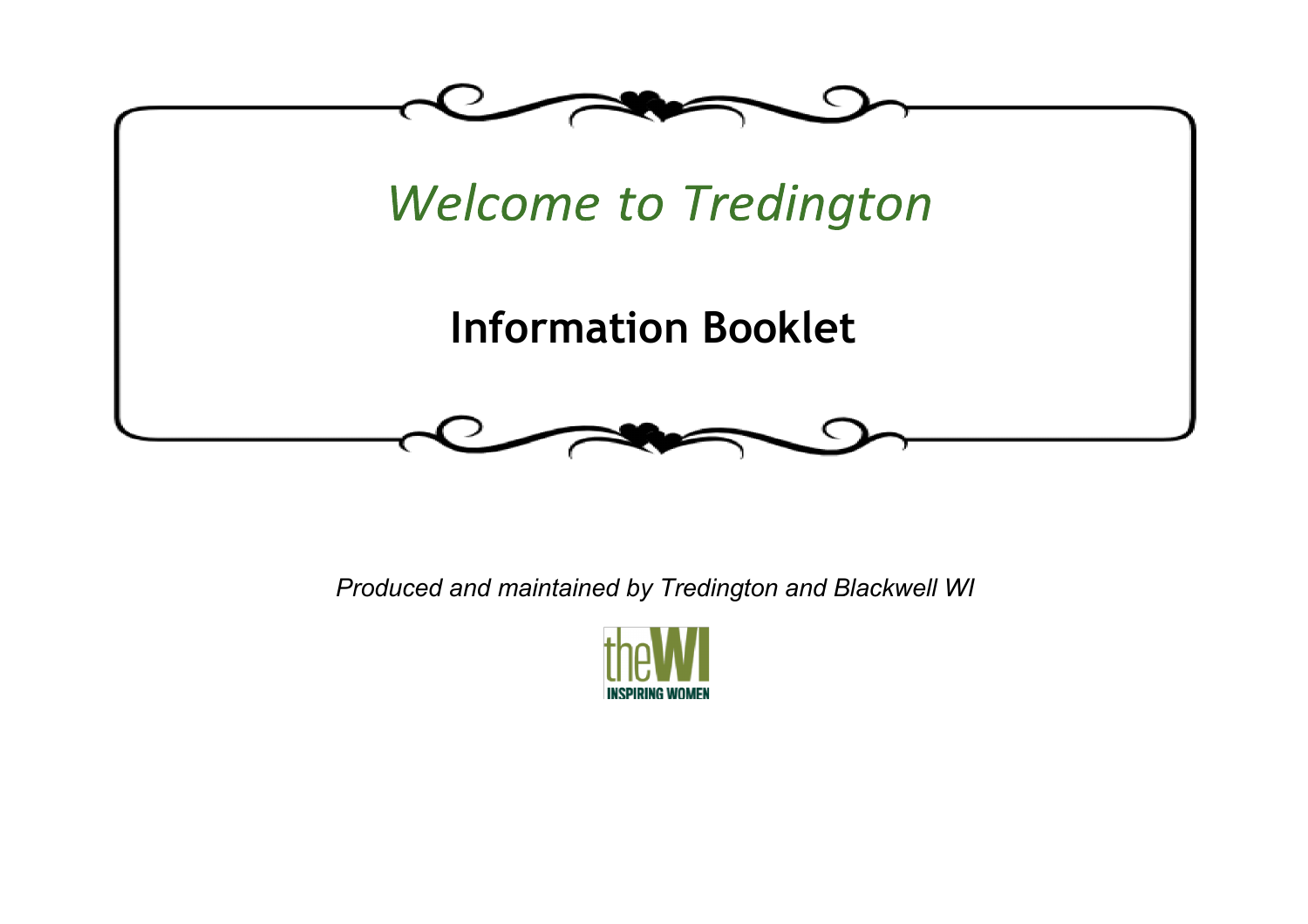## **INDEX**

| <b>WELCOME TO TREDINGTON</b>                 | 3         |
|----------------------------------------------|-----------|
| <b>ABOUT TREDINGTON</b>                      | 4         |
| <b>NEWBOLD AND TREDINGTON PRIMARY SCHOOL</b> | 5         |
| <b>CAR PARKING</b>                           | 6         |
| <b>CHEMIST</b>                               | 6         |
| <b>CHRISTIAN CHURCHES</b>                    | $7 - 8$   |
| <b>COUNCILS</b>                              | $9 - 10$  |
| <b>CRIME PREVENTION</b>                      | 10        |
| <b>DENTISTS</b>                              | $10 - 11$ |
| <b>DOCTORS AND HOSPITALS</b>                 | $11 - 12$ |
| <b>EMERGENCY SERVICES</b>                    | 13        |
| <b>ELECTRICITY</b>                           | 13        |
| <b>GROUPS</b>                                | 14-20     |
| <b>HELPLINES</b>                             | $21 - 22$ |
| <b>LIBRARY SERVICES</b>                      | 23        |
| <b>LOCAL PUBLICATIONS</b>                    | 24        |
| <b>MENTAL HEALTH</b>                         | 24        |
| <b>POSTAL COLLECTIONS</b>                    | 24        |
| <b>PRESCRIPTION DELIVERY SERVICES</b>        | 25        |
| <b>PUBLIC TRANSPORT</b>                      | 25        |
| <b>REFUSE COLLECTION AND RECYCLING</b>       | 26-27     |
| <b>SCHOOLS</b>                               | $27 - 30$ |
| <b>SHOPPING</b>                              | 30-32     |
| <b>SPORT AND LEISURE FACILITIES</b>          | 33-35     |
| <b>TAXIS</b>                                 | 35        |
| <b>VETERINARY SURGERY</b>                    | 35        |
| <b>WI VILLAGE HALL</b>                       | 36        |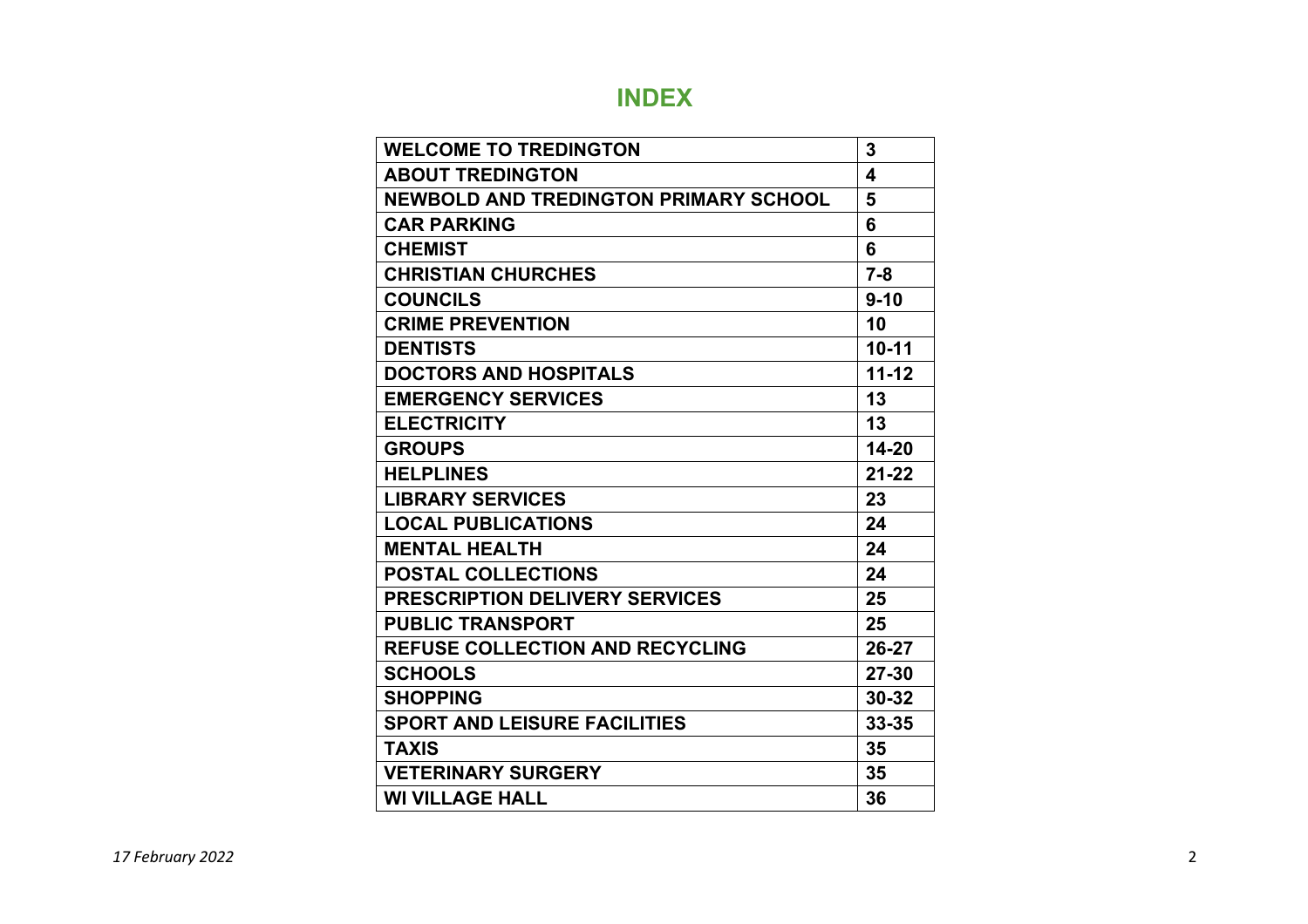## **WELCOME TO TREDINGTON**

This information booklet has been produced by Tredington and Blackwell WI and we hope you find it informative and that it will help you to settle in the area more quickly. It provides details of the activities that take place in Tredington, with names of those to contact should you wish to know more or join in. It also provides some practical information in relation to other services and facilities in the area which you may need. Further information of what is available in the Shipston on Stour area can be found within the Shipston Directory on the following website: www.shipstontowncouncil.org/files/stc/directory-assets/Shipston-Directory.pdf

You will find there is a good community spirit in the village of Tredington, making it a very pleasant place to live. The Lion has recently reopened having completed a major refurbishment - we have missed it over the last couple of years. The WI Hall in Armscote Road, Tredington is owned and run by the WI and proves to be a very useful venue for a wide range of activities and is available for hire. There are also many events which take place in Tredington church, as the only building big enough to cater for large numbers. This is a beautiful building which welcomes everyone – not only to ecclesiastical services but many other events such as concerts, Christmas fairs and village suppers in the summer.

We do hope that you will join in and make new friends and strengthen the community spirit that is so valuable and enjoyable for everyone.

*Tredington and Blackwell WI*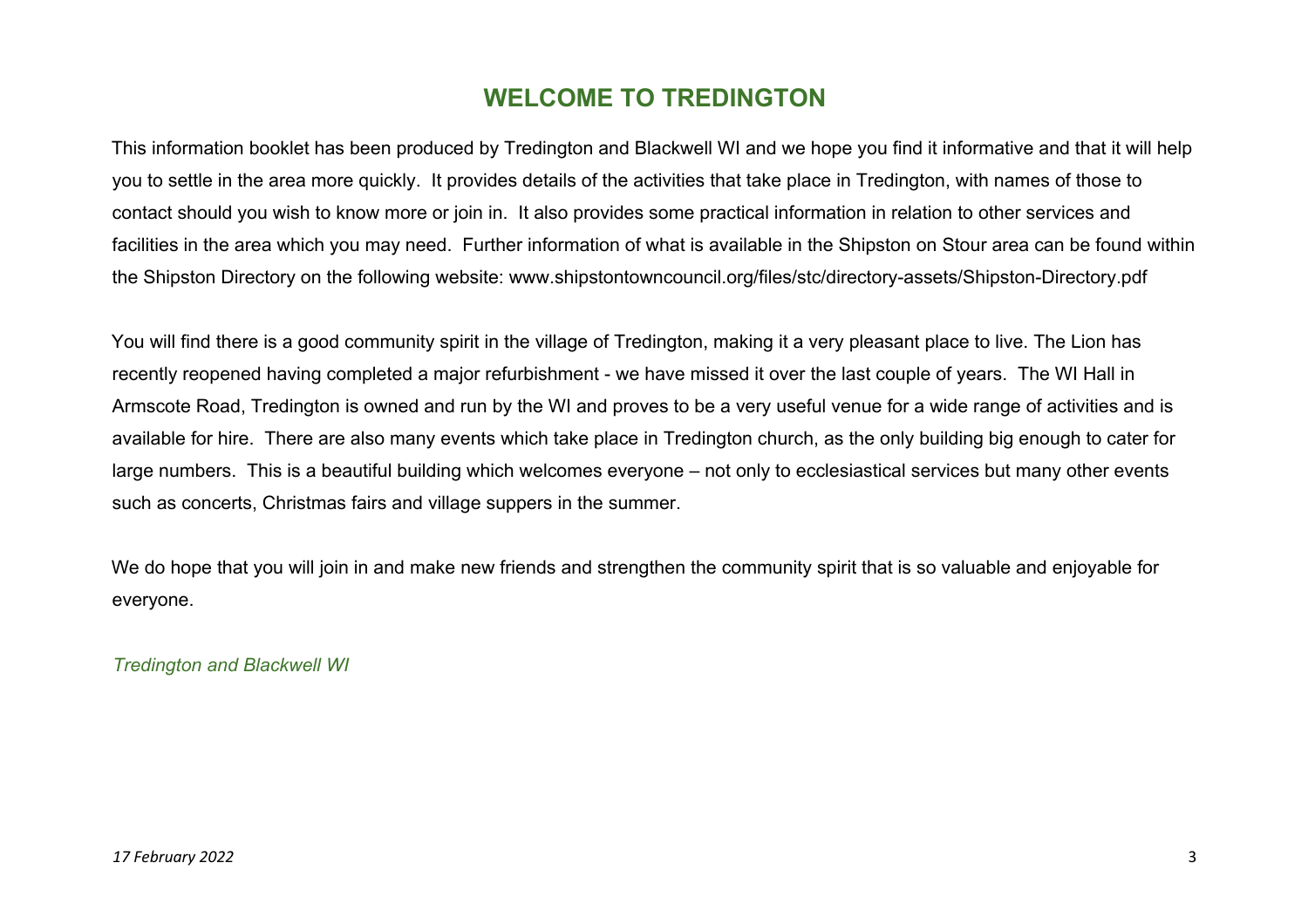## **ABOUT TREDINGTON**

The earliest reference to Tredington, or Tredincgtun as it was called, was in AD757. With its 210ft high spire – the tallest in Warwickshire – the Grade 1 listed parish church of St Gregory is the major landmark in the village – it can be seen from almost every approach. The first stone church, founded by the Bishop of Worcester, was built in 961. Whilst the church has been altered over the centuries, you can still see traces of the original Saxon church above the arches in the nave and there is a Norman doorway on the south side of the church. The heavy oak door to the church still bears the marks of musket balls from the Civil War. The church has a tower of six bells, some nearly 400 years old, which one acknowledged expert claims to be one of the finest sets in the country.

The building that you see today has changed little externally since significant additions of the 14<sup>th</sup> and 15<sup>th</sup> centuries. The tower, constructed in the early 14<sup>th</sup> century, originally stood apart from the church. The interior of the church underwent major renovation at the end of the nineteenth century. The font, rood screen and most of the benches date back to the fifteenth century, whilst the carved pulpit is seventeenth century.

The original village was located on the east side of the main road, and that area, with a few parts of the western side, are protected today by conservation area status. At one time, there were two working corn mills along with a starch factory which gave employment to the village. In addition, there was a butcher's shop, bakery, brew house, wheelwrights and blacksmith. There were a number of orchards around the village too. Some of the house names in the village bear witness to this commercial history.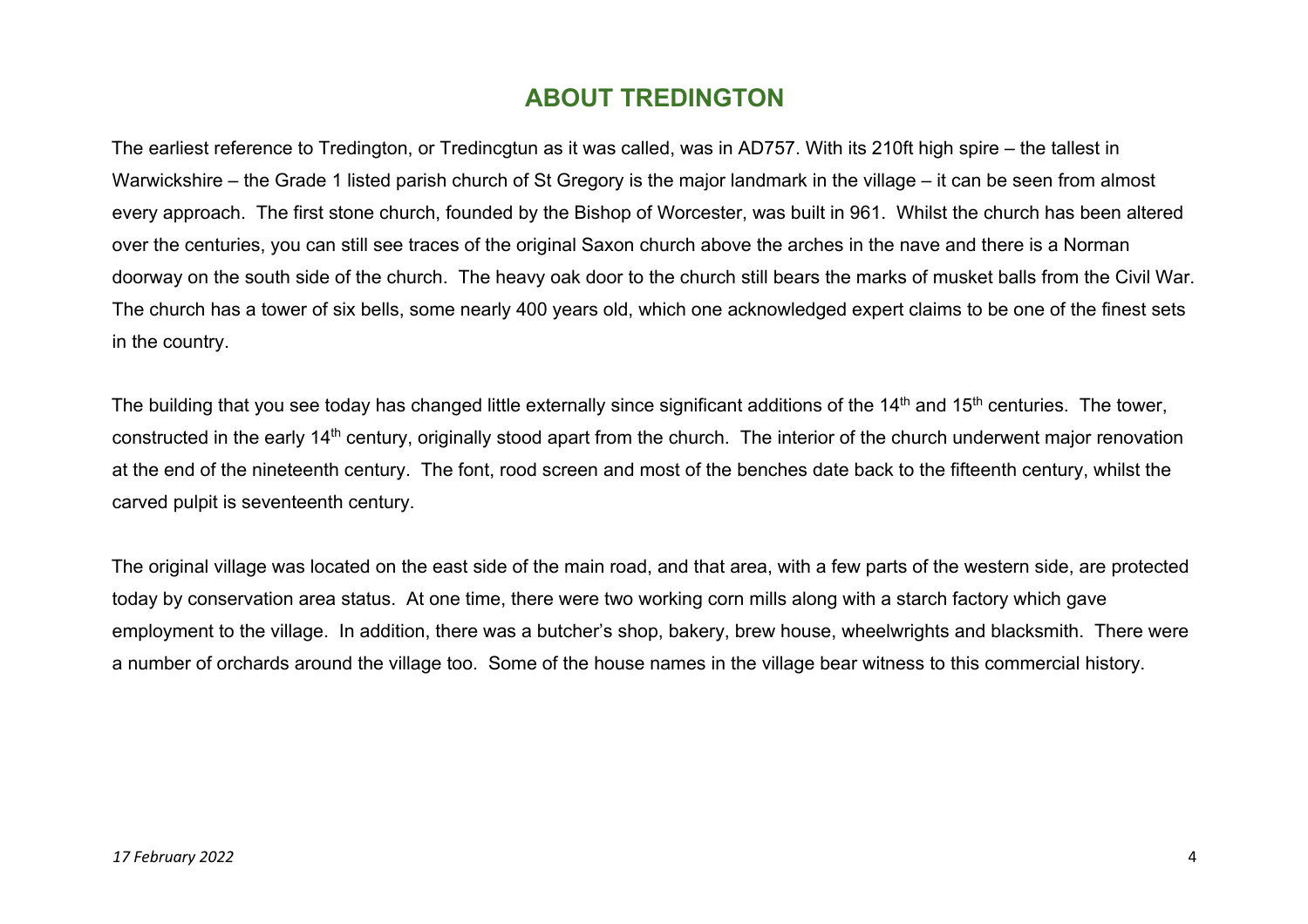## **NEWBOLD AND TREDINGTON PRIMARY SCHOOL**

This is a Church of England school that is part of the Coventry and Warwickshire Diocese, and the very nature of the school is built around Christian values and beliefs, which are clearly reflected in its aims and values – Democracy, Rule of Law, Individual Liberty, Mutual Respect and Tolerance of those of different faiths and beliefs. It welcomes children of different faiths and it has been graded as Good by Ofsted.

The school is based on two different sites – one at Tredington and one at Newbold. These were amalgamated in 1985. Since September 2014, the Newbold site contains a Nursery Department, Reception class and Year 1 children, while all other ages are based at Tredington. This larger site was opened in 1962. Mobile classrooms have been replaced by permanent buildings and situated as it is in an attractive rural environment and with its own eco garden and good playing fields it is an ideal centre.

The school may be small, but it joins with other small schools in the area for activities such as music drama and sport. The advantage of its size is that the children are known as individuals and we can provide an education to match particular needs. The school is well supported by Governors, parents and friends who provide financial support and who regularly participate in school activities.

In this way the children are initiated into the life of the community and learn to contribute to that life. As a Primary school, the staff feel it is their task to lay a strong foundation on which others can build as they mature.

For further information please contact the Head Teacher Mrs Sam Welsby. Tel: 01608661568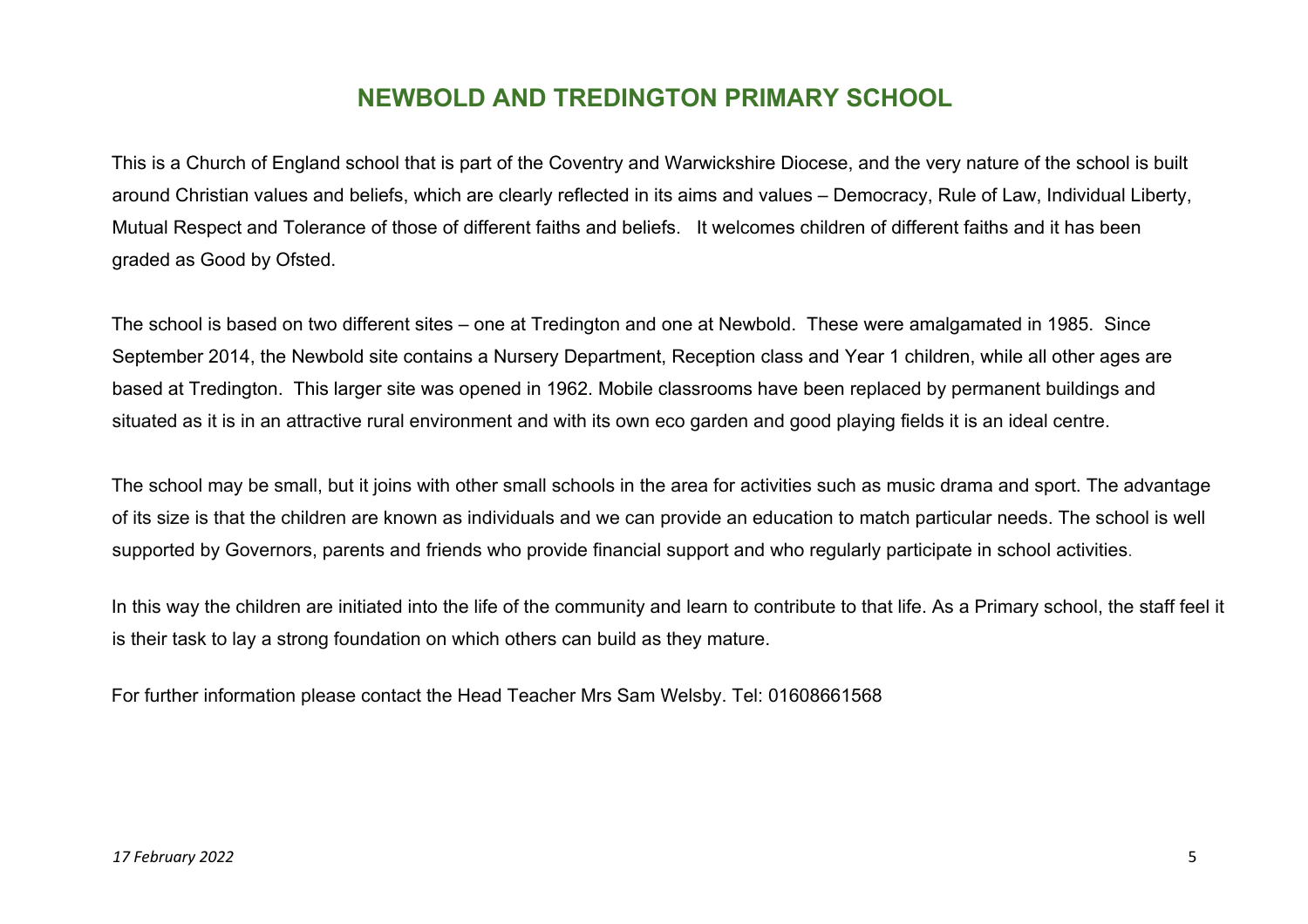| <b>Organisation</b>      | <b>Contact Details</b>                                                                            | <b>Where?</b>                                             | <b>Date/Time</b><br><b>Notes</b>                                                  |
|--------------------------|---------------------------------------------------------------------------------------------------|-----------------------------------------------------------|-----------------------------------------------------------------------------------|
|                          |                                                                                                   |                                                           |                                                                                   |
| <b>CAR PARKING</b>       |                                                                                                   |                                                           |                                                                                   |
| <b>Shipston on Stour</b> |                                                                                                   | Bridge Car Park,<br><b>Mill Street</b><br><b>CV36 4AW</b> | Free parking<br>63 spaces                                                         |
|                          |                                                                                                   | <b>High Street</b><br><b>CV36 4AB</b>                     | Free parking                                                                      |
|                          |                                                                                                   | Mill Street Car<br>Park<br><b>CV36 4AW</b>                | Free parking<br>29 spaces                                                         |
|                          |                                                                                                   | Telegraph Street<br><b>CV36 4HD</b>                       | Pay and display<br>70 spaces<br>2 disabled spaces Toilets<br>and disabled toilets |
|                          |                                                                                                   | <b>West Street</b><br><b>CV36 4HD</b>                     | Free parking<br>27 spaces<br>1 disabled space                                     |
|                          |                                                                                                   |                                                           |                                                                                   |
| <b>CHEMIST</b>           |                                                                                                   |                                                           |                                                                                   |
|                          | Boots the Chemist<br>12 Sheep Street<br>Shipston on Stour<br><b>CV36 4AF</b><br>Tel: 01608 661251 |                                                           |                                                                                   |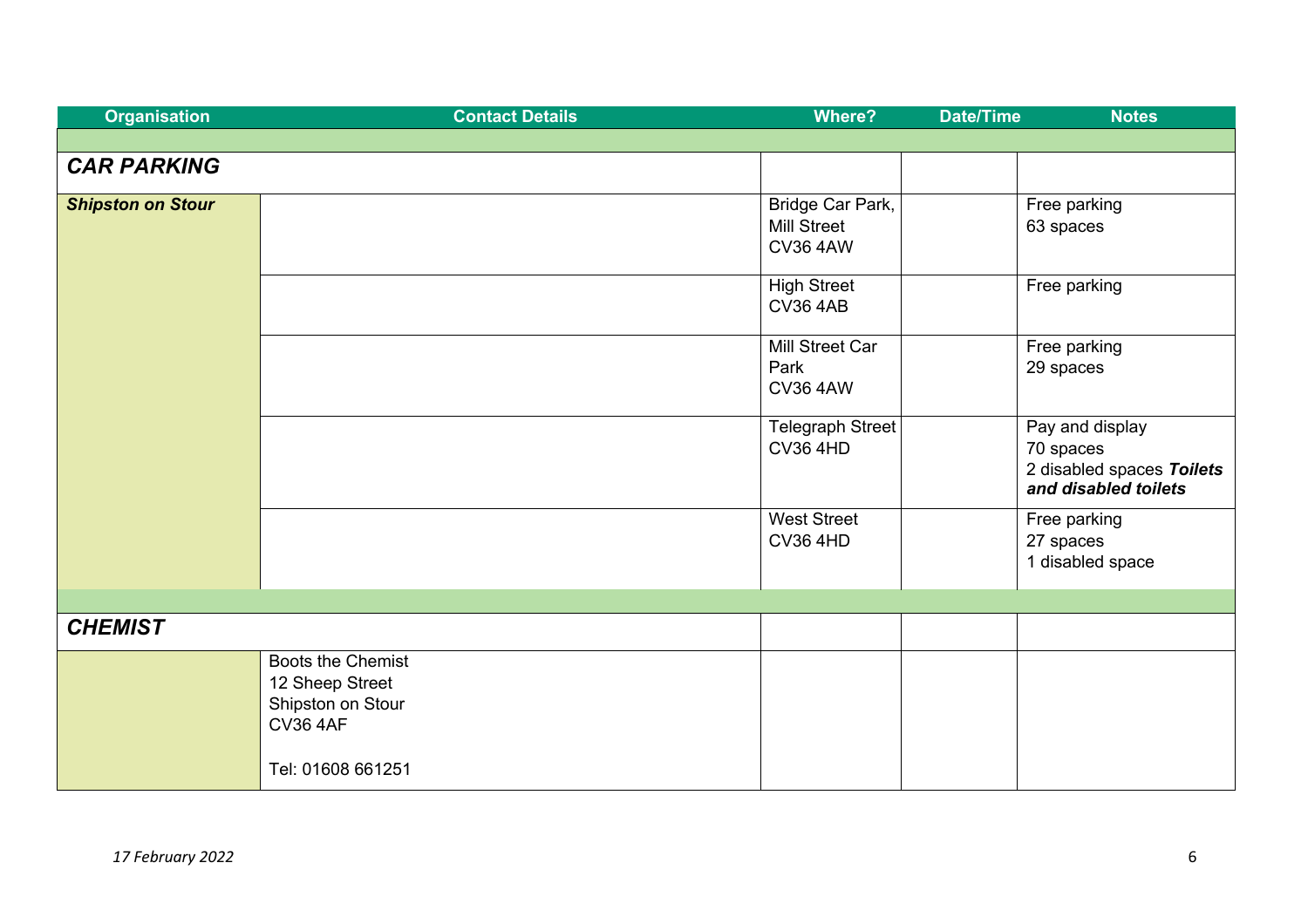| <b>Organisation</b>         | <b>Contact Details</b>                               | <b>Where?</b>                 | <b>Date/Time</b> | <b>Notes</b> |
|-----------------------------|------------------------------------------------------|-------------------------------|------------------|--------------|
|                             |                                                      |                               |                  |              |
| <b>CHRISTIAN CHURCHES</b>   |                                                      |                               |                  |              |
| <b>BRAILES</b>              |                                                      |                               |                  |              |
| <b>Church of England</b>    | Vicar: Rev. George Heighton                          | St George's                   |                  |              |
|                             |                                                      | Church                        |                  |              |
|                             | Tel: 01295 680201 Email: revgeorgeh@outlook.com      | <b>Brailes</b>                |                  |              |
|                             |                                                      | <b>OX15 5HT</b>               |                  |              |
| <b>Roman Catholic</b>       | Parish Priest: Father David Tams                     | St. Peter and                 |                  |              |
|                             |                                                      | Paul Church                   |                  |              |
|                             | Tel: 01608 685259 Email: fri.david.tams@rcaob.org.uk | <b>Brailes</b>                |                  |              |
|                             |                                                      | OX15 5HU                      |                  |              |
| <b>ILMINGTON</b>            |                                                      |                               |                  |              |
| <b>Church of England</b>    | Rev. Stephen Fletcher                                | St. Mary the                  |                  |              |
|                             |                                                      | Virgin Church                 |                  |              |
|                             | Tel: 07714171143 Email: revfletcher24@gmail.com      | Ilmington                     |                  |              |
|                             |                                                      | Shipston on                   |                  |              |
|                             |                                                      | Stour                         |                  |              |
|                             |                                                      | <b>CV36 4LB</b>               |                  |              |
| <b>SHIPSTON ON STOUR</b>    |                                                      |                               |                  |              |
| <b>Church of England</b>    | Rev. Sarah Edmonds-Maguire                           | St. Edmund's                  |                  |              |
|                             |                                                      | Church                        |                  |              |
|                             | Tel: 01608 661210 Email: rector@shipstonchurch.org   | <b>Church Street</b>          |                  |              |
|                             |                                                      | Shipston on<br>Stour CV36 4AP |                  |              |
|                             |                                                      |                               |                  |              |
| <b>Stour Valley Baptist</b> | Rev. Daniel Pulham                                   | <b>Stour Valley</b>           |                  |              |
|                             |                                                      | <b>Baptist Church</b>         |                  |              |
|                             | Tel: 01608 664876. Email: svbc99@gmail.com           | Shipston                      |                  |              |
|                             |                                                      | Primary School,               |                  |              |
|                             |                                                      | <b>Station Road</b>           |                  |              |
|                             |                                                      | Shipston on                   |                  |              |
|                             |                                                      | Stour                         |                  |              |
|                             |                                                      | <b>CV36 4BT</b>               |                  |              |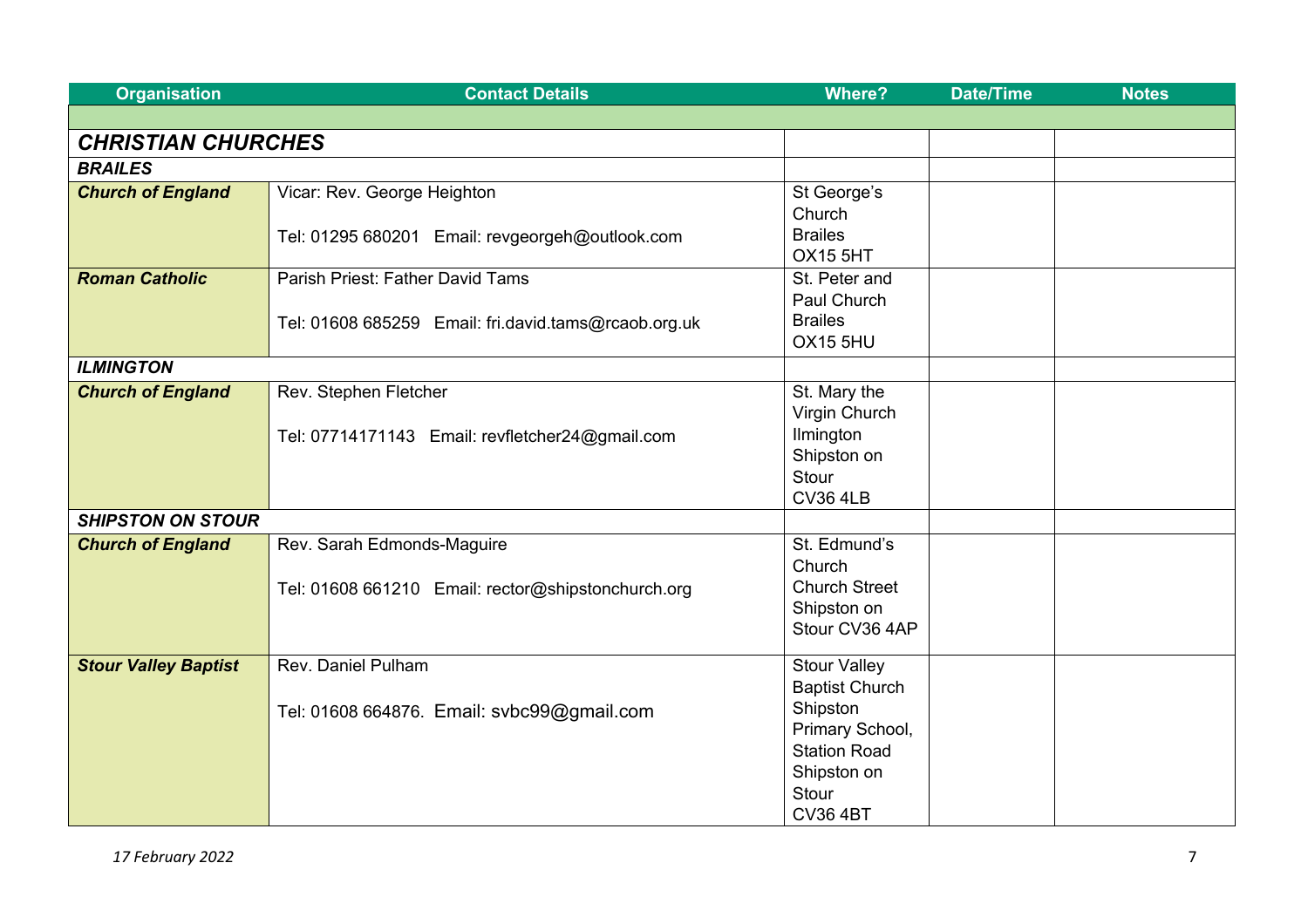| <b>Organisation</b>                         | <b>Contact Details</b>                                | <b>Where?</b>                                                                            | <b>Date/Time</b>                                                            | <b>Notes</b>                                                 |
|---------------------------------------------|-------------------------------------------------------|------------------------------------------------------------------------------------------|-----------------------------------------------------------------------------|--------------------------------------------------------------|
| <b>Catholic Church</b>                      | Parish Priest: Father David Tams<br>Tel: 01608 685259 | Our Lady and St<br>Michael Church<br>Darlingscote                                        |                                                                             |                                                              |
|                                             | Email: fri.david.tams@rcaob.org.uk                    | Road<br>Shipston on<br>Stour<br><b>CV36 4DR</b>                                          |                                                                             |                                                              |
| <b>Methodist Church</b>                     | Rev. Soba Sinnathamby<br>Tel: 01608 642256            | Methodist<br>Church<br>52 New Street<br>Shipston on<br>Stour<br><b>CV36 4EN</b>          |                                                                             |                                                              |
| <b>Quaker Meeting for</b><br><b>Worship</b> | Contact Tel: 01608 661372 or 01608 238298             | St Edmund's<br>Church<br><b>Church Street</b><br>Shipston on<br>Stour<br><b>CV36 4AP</b> | Last Thursday<br>in the month:<br>2.30pm-3pm<br>followed by a<br>cup of tea | All welcome. You do<br>not have to be a<br>Quaker to attend. |
| <b>TREDINGTON</b>                           |                                                       |                                                                                          |                                                                             |                                                              |
| <b>Church of England</b>                    | Rev. Stephen Fletcher<br>Tel: 07714171143             | St Gregory's<br>Church<br>Mill Lane<br>Tredington                                        |                                                                             |                                                              |
|                                             | Email: revfletcher24@gmail.com                        | Shipston on<br>Stour<br><b>CV36 5BY</b>                                                  |                                                                             |                                                              |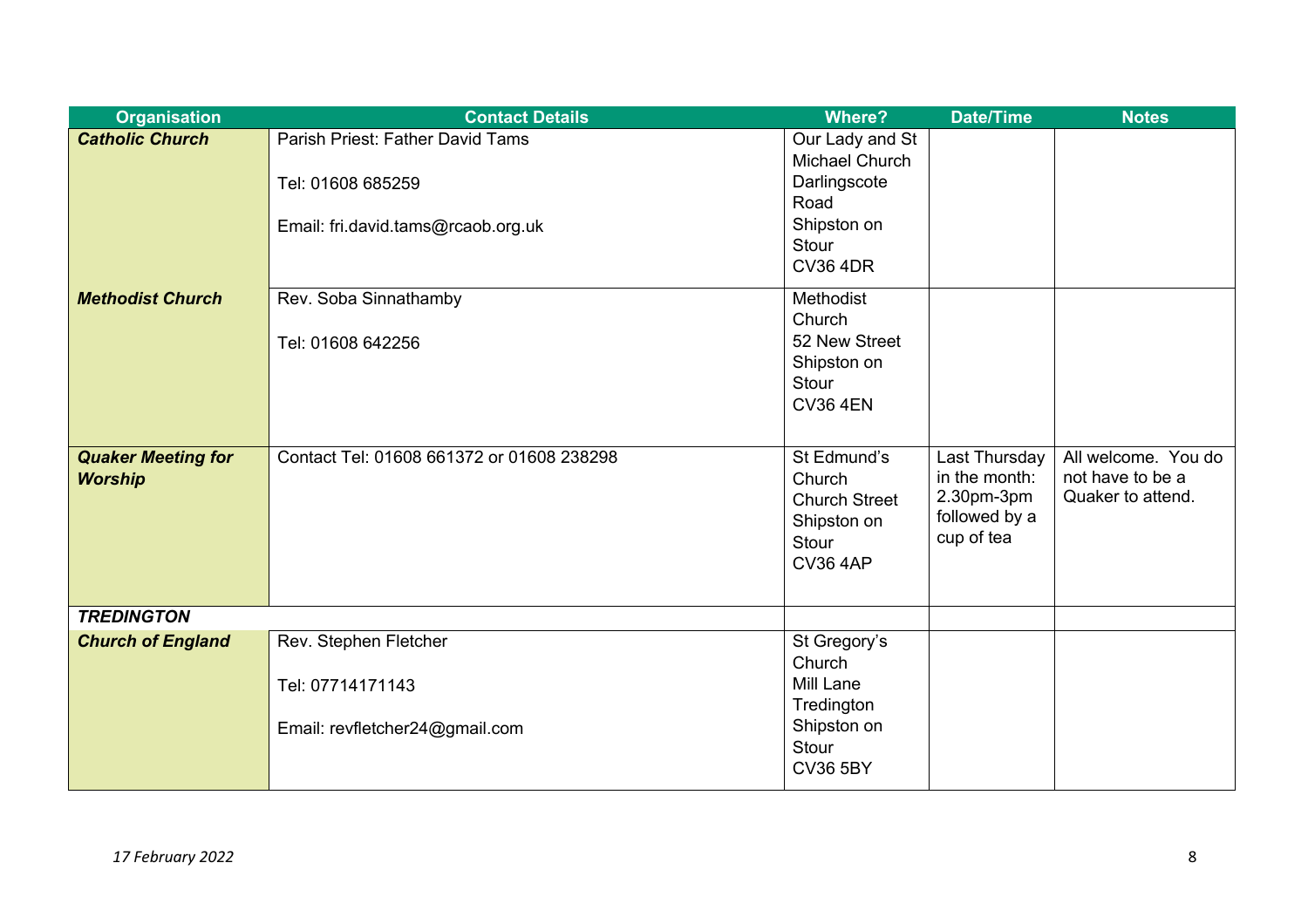| <b>Organisation</b>                                 | <b>Contact Details</b>                                                                                                                                                                      | <b>Where?</b>                                                                                                                                                                                          | <b>Date/Time</b>                  | <b>Notes</b>                                                                                                                               |
|-----------------------------------------------------|---------------------------------------------------------------------------------------------------------------------------------------------------------------------------------------------|--------------------------------------------------------------------------------------------------------------------------------------------------------------------------------------------------------|-----------------------------------|--------------------------------------------------------------------------------------------------------------------------------------------|
|                                                     |                                                                                                                                                                                             |                                                                                                                                                                                                        |                                   |                                                                                                                                            |
| <b>COUNCILS</b>                                     |                                                                                                                                                                                             |                                                                                                                                                                                                        |                                   |                                                                                                                                            |
| <b>Shipston on Stour</b>                            | Contact: Helen Morgan<br><b>Town Clerk</b><br><b>New Clark House</b><br><b>West Street</b><br>Shipston on Stour<br><b>CV36 4HD</b><br>Tel: 01608 662180.<br>Email: clerk@shipstononline.org |                                                                                                                                                                                                        |                                   |                                                                                                                                            |
| <b>Stratford-on-Avon</b><br><b>District Council</b> | <b>Elizabeth House</b><br><b>Church Street</b><br>Stratford upon Avon<br>Tel: 01789 267575<br>Email: www.stratford.gov.uk                                                                   |                                                                                                                                                                                                        |                                   |                                                                                                                                            |
| <b>Tredington Parish</b><br><b>Council</b>          | Names and contact details for Parish Councillors, agendas and<br>minutes are available on the Parish Council website.<br>Website: www.tredingtonparishcouncil.co.uk                         | <b>School Hall</b><br>Newbold and<br>Tredington<br>Church of<br><b>England Primary</b><br>School<br><b>Manor Farm</b><br>Road<br>Tredington<br>Shipston on<br>Stour<br>Warwickshire<br><b>CV36 4NZ</b> | Second<br>Monday of<br>each month | Information is also<br>posted on the Village<br>Notice Board by the<br>Post Box and Bus<br>Shelter on the<br>Stratford Road,<br>Tredington |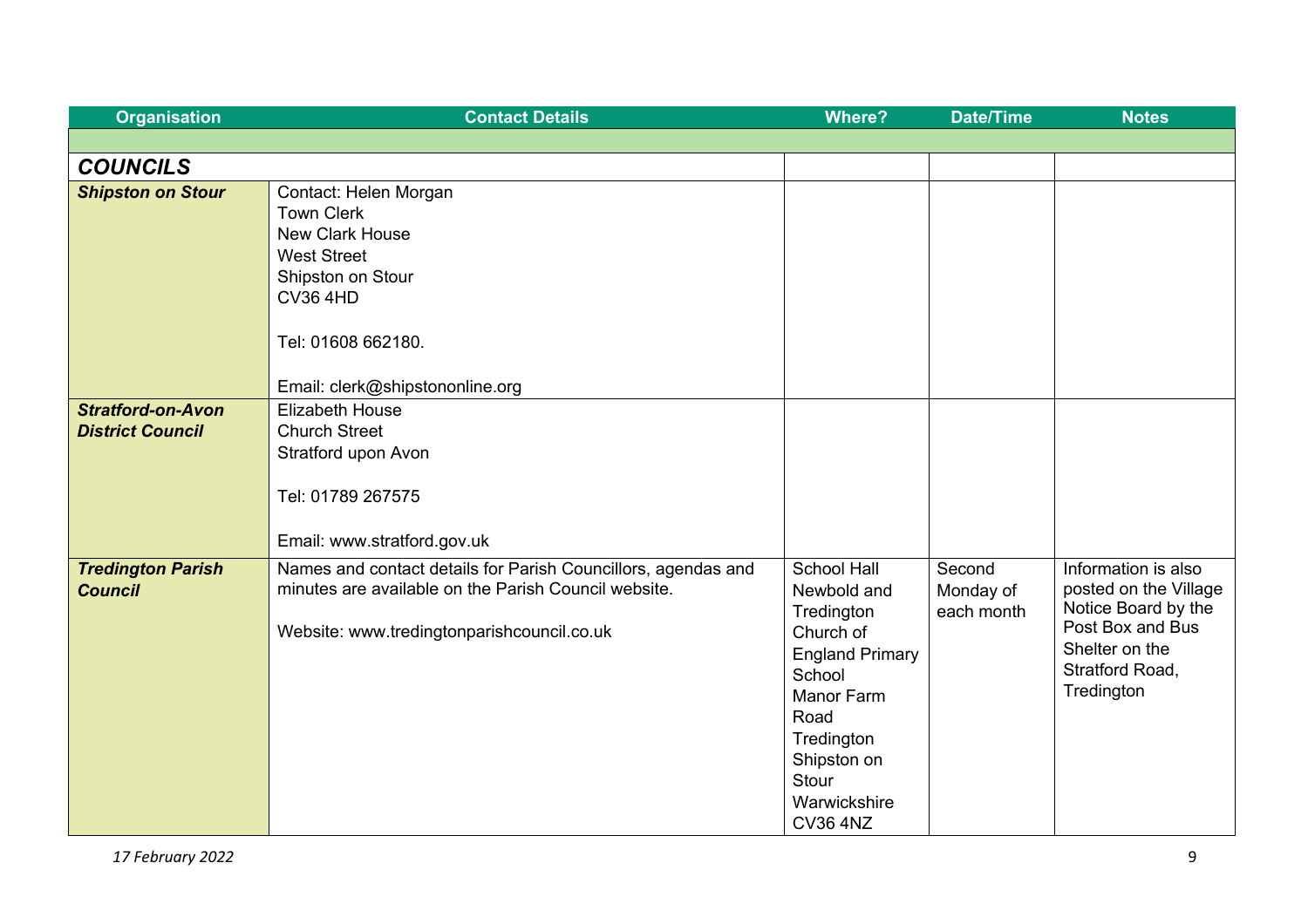| <b>Organisation</b>           | <b>Contact Details</b>                        | <b>Where?</b> | <b>Date/Time</b> | <b>Notes</b> |
|-------------------------------|-----------------------------------------------|---------------|------------------|--------------|
| <b>Warwickshire County</b>    | Tel: 01926 410410                             |               |                  |              |
| <b>Council WCC</b>            |                                               |               |                  |              |
|                               | Email: www.warwickshire.gov.uk                |               |                  |              |
| <b>Emergency Line</b>         | Tel: 01926 412486                             |               |                  |              |
|                               |                                               |               |                  |              |
|                               |                                               |               |                  |              |
|                               |                                               |               |                  |              |
| <b>CRIME PREVENTION</b>       |                                               |               |                  |              |
| <b>Crime Prevention</b>       | <b>Stratford District Crime Co-ordinators</b> |               |                  |              |
| <b>Information</b>            |                                               |               |                  |              |
|                               | Tel: 01789 260200                             |               |                  |              |
|                               | or 01789 260625 or<br>01926 412338            |               |                  |              |
|                               |                                               |               |                  |              |
|                               | Email: Robert.curch@stratford-dc.gov.uk       |               |                  |              |
|                               |                                               |               |                  |              |
|                               | or Emily.nailsmith@stratford-dc.gov.uk        |               |                  |              |
|                               |                                               |               |                  |              |
| <b>DENTISTS</b>               |                                               |               |                  |              |
| <b>Family Dental Practice</b> | 10 Sheep Street                               |               | Monday-          | NHS practice |
|                               | Shipston on Stour                             |               | Friday           |              |
|                               | <b>CV36 4AF</b>                               |               | 9am-             |              |
|                               |                                               |               | 12.30pm<br>and   |              |
|                               | Tel: 01608 661300                             |               | 1.30pm-          |              |
|                               |                                               |               | 5pm              |              |
|                               |                                               |               |                  |              |
|                               |                                               |               |                  |              |
|                               |                                               |               |                  |              |
|                               |                                               |               |                  |              |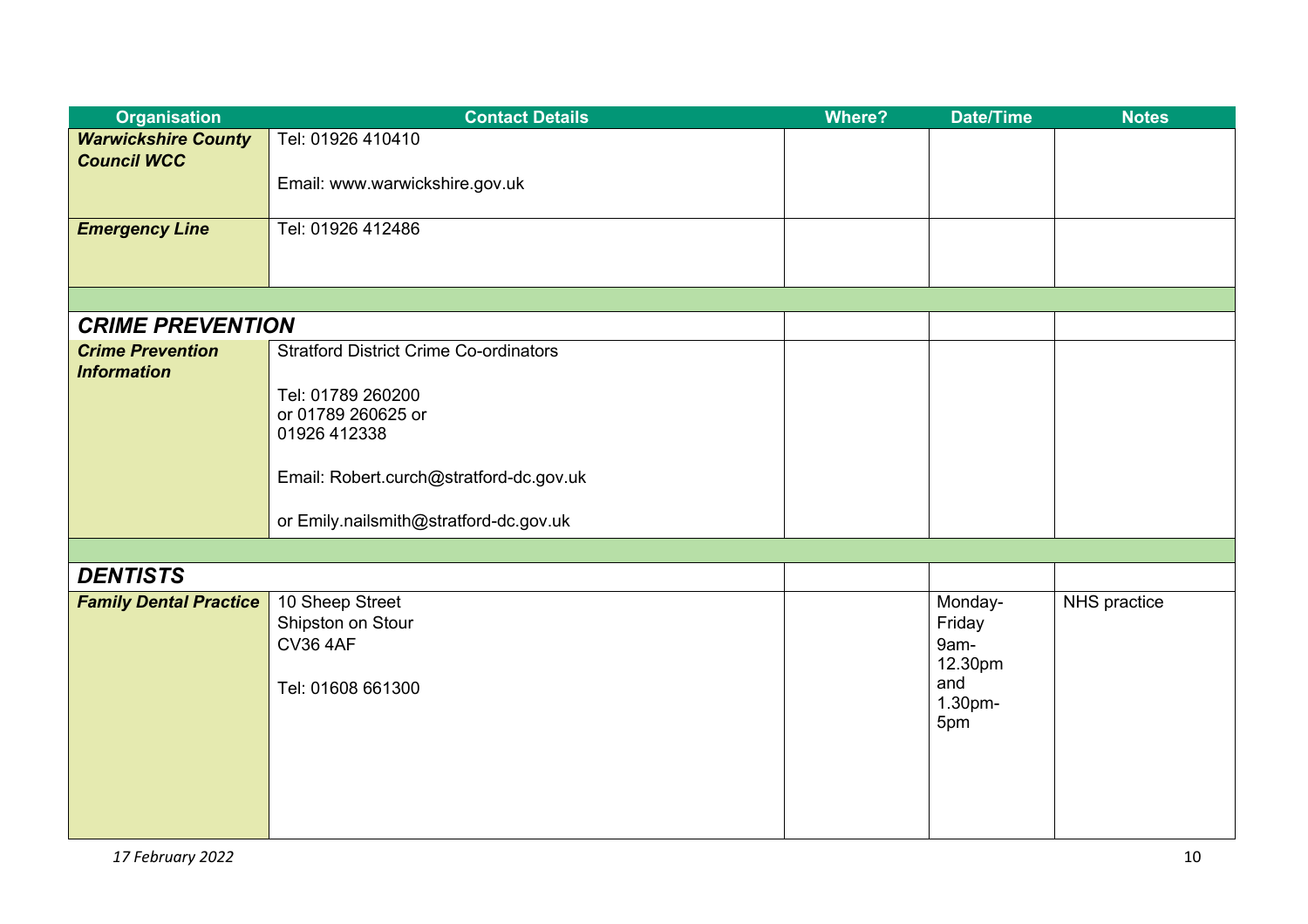| <b>Organisation</b>                       | <b>Contact Details</b>                                          | <b>Where?</b> | <b>Date/Time</b>                  | <b>Notes</b>                                                                    |
|-------------------------------------------|-----------------------------------------------------------------|---------------|-----------------------------------|---------------------------------------------------------------------------------|
| <b>Shipston Dental</b><br><b>Practice</b> | 19 Sheep Street<br>Shipston on Stour<br><b>CV36 4AE</b>         |               | Monday-<br>Thursday<br>8.30am-5pm | Private practice                                                                |
|                                           | Tel: 01608 661551                                               |               | Friday:<br>8am-5pm                |                                                                                 |
|                                           | Email: reception@shipstondentalpractice.co.uk                   |               |                                   |                                                                                 |
|                                           |                                                                 |               |                                   |                                                                                 |
| <b>DOCTORS AND HOSPITALS</b>              |                                                                 |               |                                   |                                                                                 |
| <b>Accident and</b>                       | <b>Warwick Hospital</b>                                         |               |                                   | Anyone who is                                                                   |
| <b>Emergency</b>                          | Lakin Road                                                      |               |                                   | unsure about<br>whether their                                                   |
| (24 hours)                                | Warwick<br><b>CV34 5BW</b>                                      |               |                                   | condition or injury                                                             |
|                                           | A&E reception (general inquiries)<br>Tel: 01926 495321 ext 4032 |               |                                   | requires emergency<br>treatment is advised<br>to contact NHS<br>Choices on 111. |
|                                           | Resuscitation<br>Tel: 01926 495321 ext 4037                     |               |                                   |                                                                                 |
|                                           |                                                                 |               |                                   |                                                                                 |
|                                           |                                                                 |               |                                   |                                                                                 |
|                                           |                                                                 |               |                                   |                                                                                 |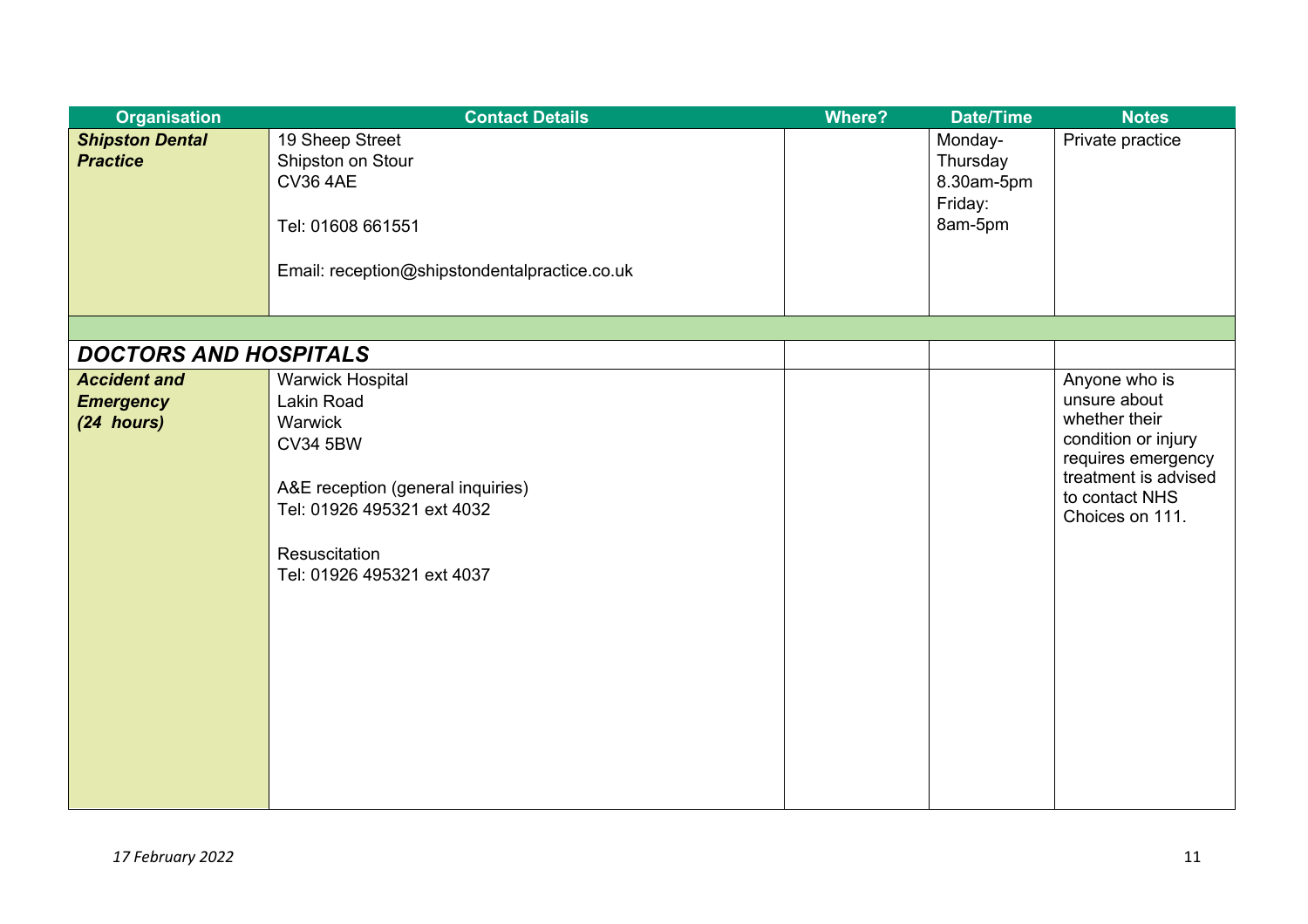| <b>Organisation</b>        | <b>Contact Details</b>                                            | <b>Where?</b> | <b>Date/Time</b>          | <b>Notes</b> |
|----------------------------|-------------------------------------------------------------------|---------------|---------------------------|--------------|
| <b>First Aid Centre</b>    | Ellen Badger Hospital (CURRENTLY CLOSED)<br><b>Stratford Road</b> |               | Monday $-$<br>Friday      | Nurse led    |
|                            | Shipston on Stour                                                 |               | 8am-6.30pm                |              |
|                            | <b>CV36 4AX</b>                                                   |               |                           |              |
|                            |                                                                   |               |                           |              |
|                            | Tel: 01608 661410                                                 |               |                           |              |
|                            |                                                                   |               |                           |              |
| <b>Minor Injuries Unit</b> | North Cotswolds Hospital                                          |               | 8am-6pm                   |              |
| <b>Moreton in Marsh</b>    | <b>Stow Road</b>                                                  |               |                           |              |
|                            | Moreton in Marsh                                                  |               |                           |              |
|                            | <b>GL56 0DS</b>                                                   |               |                           |              |
|                            |                                                                   |               |                           |              |
|                            | Tel: 0300 4218774 or phone 111 for advice                         |               |                           |              |
|                            |                                                                   |               |                           |              |
| <b>Minor Injuries Unit</b> | Stratford upon Avon Hospital                                      |               |                           |              |
| <b>Stratford upon Avon</b> | <b>Arden Street</b>                                               |               |                           |              |
|                            | Stratford upon Avon                                               |               |                           |              |
|                            | <b>CV37 6NX</b>                                                   |               |                           |              |
|                            | Tel: 01789 205831                                                 |               |                           |              |
|                            |                                                                   |               |                           |              |
| <b>Shipston Medical</b>    | <b>Badgers Crescent</b>                                           |               | Reception                 |              |
| <b>Centre</b>              | Shipston on Stour                                                 |               | Monday to                 |              |
|                            | <b>CV36 4BQ</b>                                                   |               | Friday:                   |              |
|                            |                                                                   |               | 8am-6.30pm                |              |
|                            | Tel: 01608 661845                                                 |               |                           |              |
|                            |                                                                   |               | Appointments              |              |
|                            | Out of Hours: Tel: 01926 888026                                   |               | Monday-                   |              |
|                            |                                                                   |               | Friday:                   |              |
|                            | Dispensary and Repeat prescriptions                               |               | 8am-6pm                   |              |
|                            |                                                                   |               | Thursday:<br>Appointments |              |
|                            | Tel: 01608 662733                                                 |               | available to              |              |
|                            |                                                                   |               | 8pm                       |              |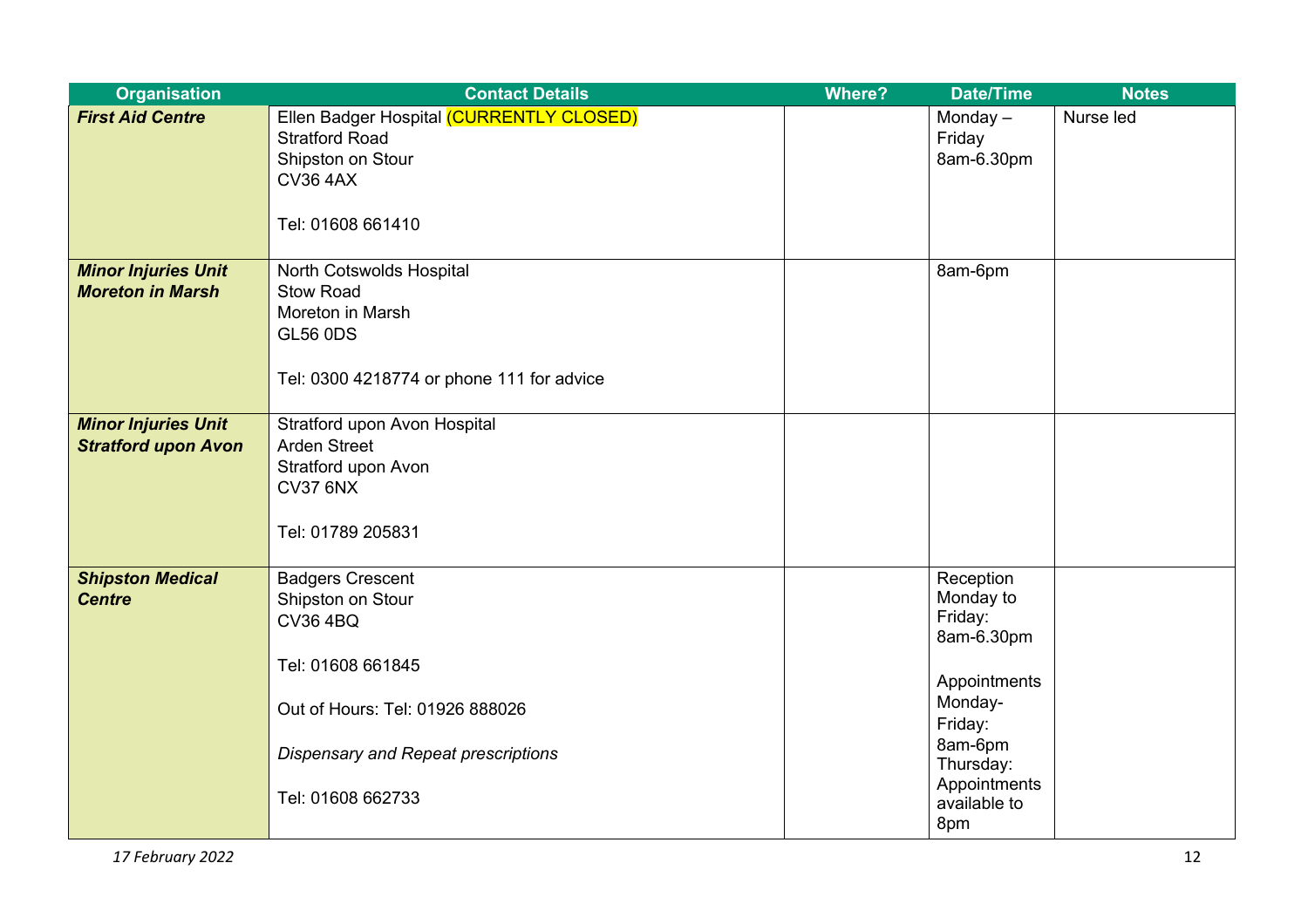| <b>Organisation</b>          | <b>Contact Details</b>                     | <b>Where?</b> | <b>Date/Time</b>   | <b>Notes</b>                           |  |
|------------------------------|--------------------------------------------|---------------|--------------------|----------------------------------------|--|
|                              |                                            |               |                    |                                        |  |
| <b>EMERGENCY SERVICES</b>    |                                            |               |                    |                                        |  |
| <b>Police/Ambulance/Fire</b> | Tel: 999 or 112                            |               |                    |                                        |  |
| & Rescue                     |                                            |               |                    |                                        |  |
|                              |                                            |               |                    |                                        |  |
| <b>Police</b>                | Safer Neighbourhoods                       |               |                    |                                        |  |
|                              | Tel: 01789 444670                          |               |                    |                                        |  |
|                              |                                            |               |                    |                                        |  |
| Police-                      | <b>Shipston Police Station (PART TIME)</b> |               |                    |                                        |  |
| <b>Shipston on Stour</b>     |                                            |               |                    |                                        |  |
|                              | Non-Emergency: Tel: 101                    |               |                    |                                        |  |
| Police-                      | Tel: 01789 414111                          |               |                    |                                        |  |
| <b>Stratford-upon-Avon</b>   |                                            |               |                    |                                        |  |
|                              | Tel: 01608 661466                          |               |                    |                                        |  |
| <b>Shipston Fire Station</b> |                                            |               |                    |                                        |  |
|                              |                                            |               |                    |                                        |  |
| <b>Crimestoppers</b>         | Tel: 0800 555111                           |               |                    |                                        |  |
|                              |                                            |               |                    |                                        |  |
|                              |                                            |               |                    |                                        |  |
| <b>ELECTRICITY</b>           |                                            |               |                    |                                        |  |
| <b>Western Power</b>         | Tel: 0800 6783 105 or call 105             |               | 24 hours a         | <b>Western Power</b>                   |  |
| <b>Distribution</b>          |                                            |               | day, 7 days        | provide the supply to                  |  |
|                              |                                            |               | a week,            | Tredington. In the<br>event of a power |  |
|                              |                                            |               | 365 days a<br>year | failure, please                        |  |
|                              |                                            |               |                    | contact Western                        |  |
|                              |                                            |               |                    | Power, not your                        |  |
|                              |                                            |               |                    | supplier.                              |  |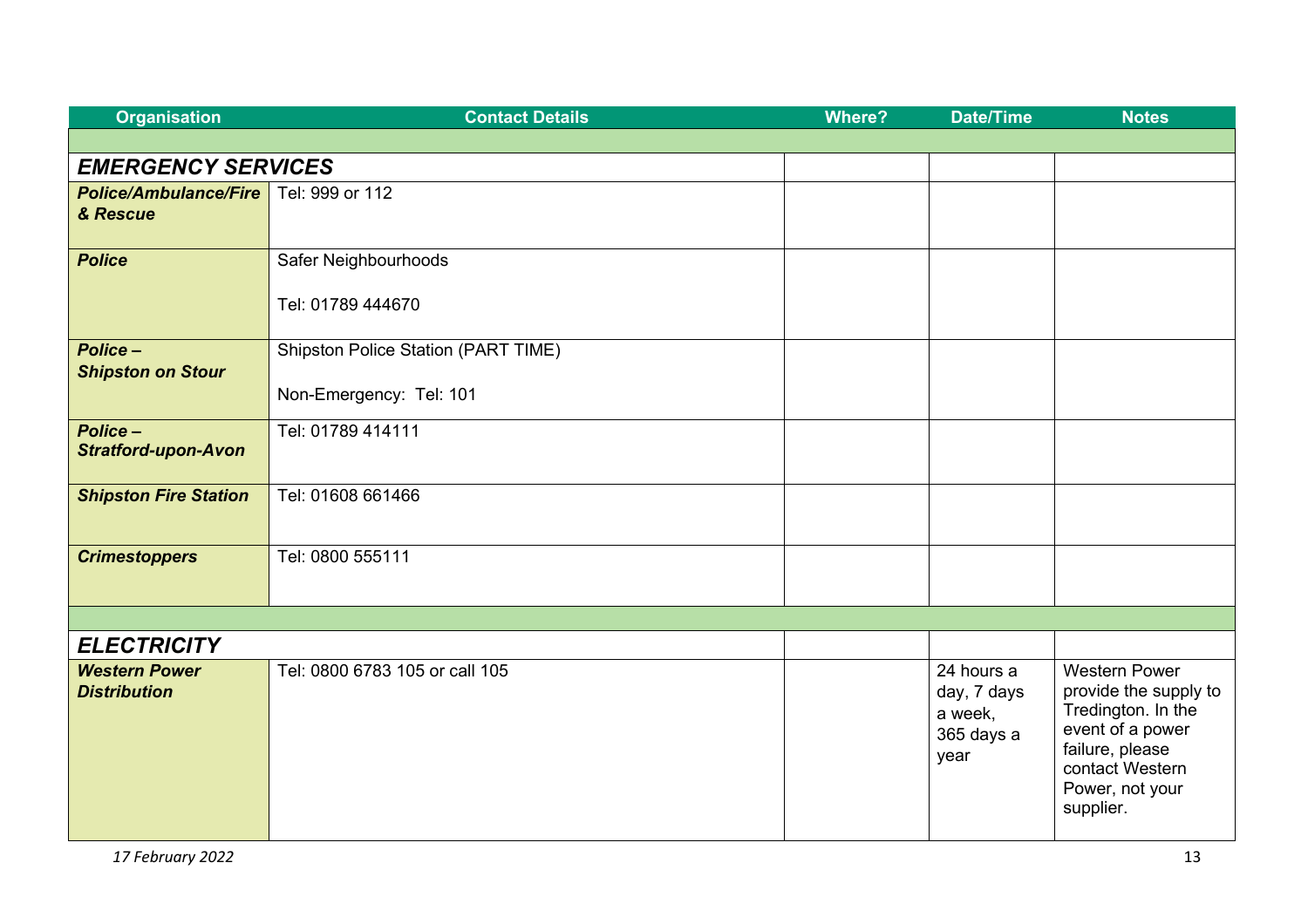| <b>Organisation</b>                               | <b>Contact Details</b>                                                                         | <b>Where?</b>                                                                  | <b>Date/Time</b>                                       | <b>Notes</b>                                                                                                                                                                                                                                                                                                                                                                  |
|---------------------------------------------------|------------------------------------------------------------------------------------------------|--------------------------------------------------------------------------------|--------------------------------------------------------|-------------------------------------------------------------------------------------------------------------------------------------------------------------------------------------------------------------------------------------------------------------------------------------------------------------------------------------------------------------------------------|
|                                                   |                                                                                                |                                                                                |                                                        |                                                                                                                                                                                                                                                                                                                                                                               |
| <b>GROUPS</b>                                     |                                                                                                |                                                                                |                                                        |                                                                                                                                                                                                                                                                                                                                                                               |
| <b>Bellringers:</b><br><b>Tredington</b>          | Contact: Kathy McCarthy - Tower Captain                                                        |                                                                                |                                                        |                                                                                                                                                                                                                                                                                                                                                                               |
|                                                   | Tel: 01608 661001                                                                              |                                                                                |                                                        |                                                                                                                                                                                                                                                                                                                                                                               |
| <b>Craft and Chatter</b>                          | Contact: Marilyn Payne<br>Tel: 01608 666206<br>Email: president@tredingtonandblackwellwi.co.uk | <b>Tredington WI</b><br>Hall<br>Armscote Road<br>Tredington<br><b>CV36 4NP</b> | <b>First Thursday</b><br>of every<br>month:<br>2pm-4pm | <b>EVERYONE</b> is<br>$w$ elcome $-$ including<br>non-crafters and you<br>do not have to be<br>member of the WI. A<br>social group rather<br>than a class.<br>Opportunities to<br>share tips and learn<br>other crafts in a<br>relaxed, informal<br>atmosphere. Bring<br>your own knitting,<br>sewing, craft to work<br>on whilst having a<br>cup of tea, cake and<br>a chat. |
| <b>Shipston Area Flood</b><br><b>Action Group</b> | For General Advice on Flooding:                                                                |                                                                                |                                                        |                                                                                                                                                                                                                                                                                                                                                                               |
| (SAFAG)                                           | Contact: Mike McCarthy (Tredington)                                                            |                                                                                |                                                        |                                                                                                                                                                                                                                                                                                                                                                               |
|                                                   | Tel: 01608 661001                                                                              |                                                                                |                                                        |                                                                                                                                                                                                                                                                                                                                                                               |
|                                                   | See also Website: safag.org.uk                                                                 |                                                                                |                                                        |                                                                                                                                                                                                                                                                                                                                                                               |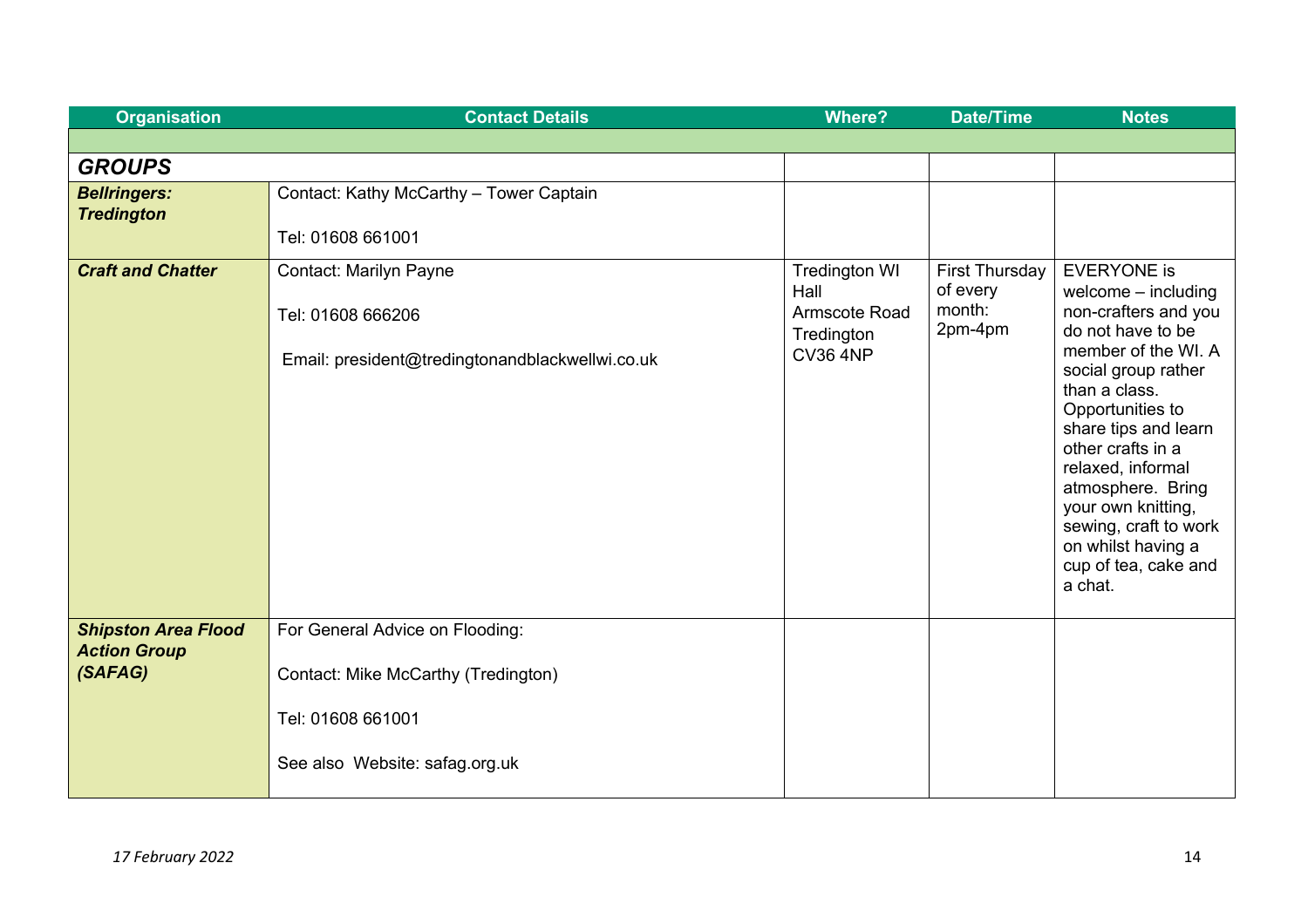| <b>Organisation</b>                                     | <b>Contact Details</b>              | <b>Where?</b>                                                      | <b>Date/Time</b>             | <b>Notes</b>                                                                                                                                                                                                                                                                                                                                                                                                                                                                                                     |
|---------------------------------------------------------|-------------------------------------|--------------------------------------------------------------------|------------------------------|------------------------------------------------------------------------------------------------------------------------------------------------------------------------------------------------------------------------------------------------------------------------------------------------------------------------------------------------------------------------------------------------------------------------------------------------------------------------------------------------------------------|
| <b>Shipston on Stour Girl</b><br><b>Guiding Groups:</b> | Enquiries: www.girlguiding.org.uk   |                                                                    |                              | If parents want to put<br>their daughter on a                                                                                                                                                                                                                                                                                                                                                                                                                                                                    |
| <b>Shipston</b>                                         | Rainbows Guides (ages 5-7 years)    | Scout Hut<br>New Street<br>Shipston on<br>Stour<br><b>CV36 4EW</b> | Monday:<br>5.20pm-<br>6.20pm | Waiting List for a<br>group, log onto<br>www.girlguiding.org.uk<br>website and click on<br>'Join Us' and follow<br>the instructions. This is<br>a central database and<br>the information will be                                                                                                                                                                                                                                                                                                                |
|                                                         | Brownie Guides (ages 7 to 11 years) | Scout Hut<br>New Street<br>Shipston on<br>Stour<br><b>CV36 4EW</b> | Monday:<br>6.30pm-8pm        | sent to the group<br>leader.<br>If a person wants to<br>volunteer as a leader,<br>young leader, unit<br>helper, Duke of<br>Edinburgh community<br>service volunteer or<br>any other role they too<br>log onto the website<br>and then the District<br>Commissioner will get<br>in touch within 21<br>days.<br>Personal details are<br>no longer given out but<br>the parents or<br>volunteer will be<br>contacted on receiving<br>their details from<br><b>Girlguiding Central</b><br>Headquarters in<br>London. |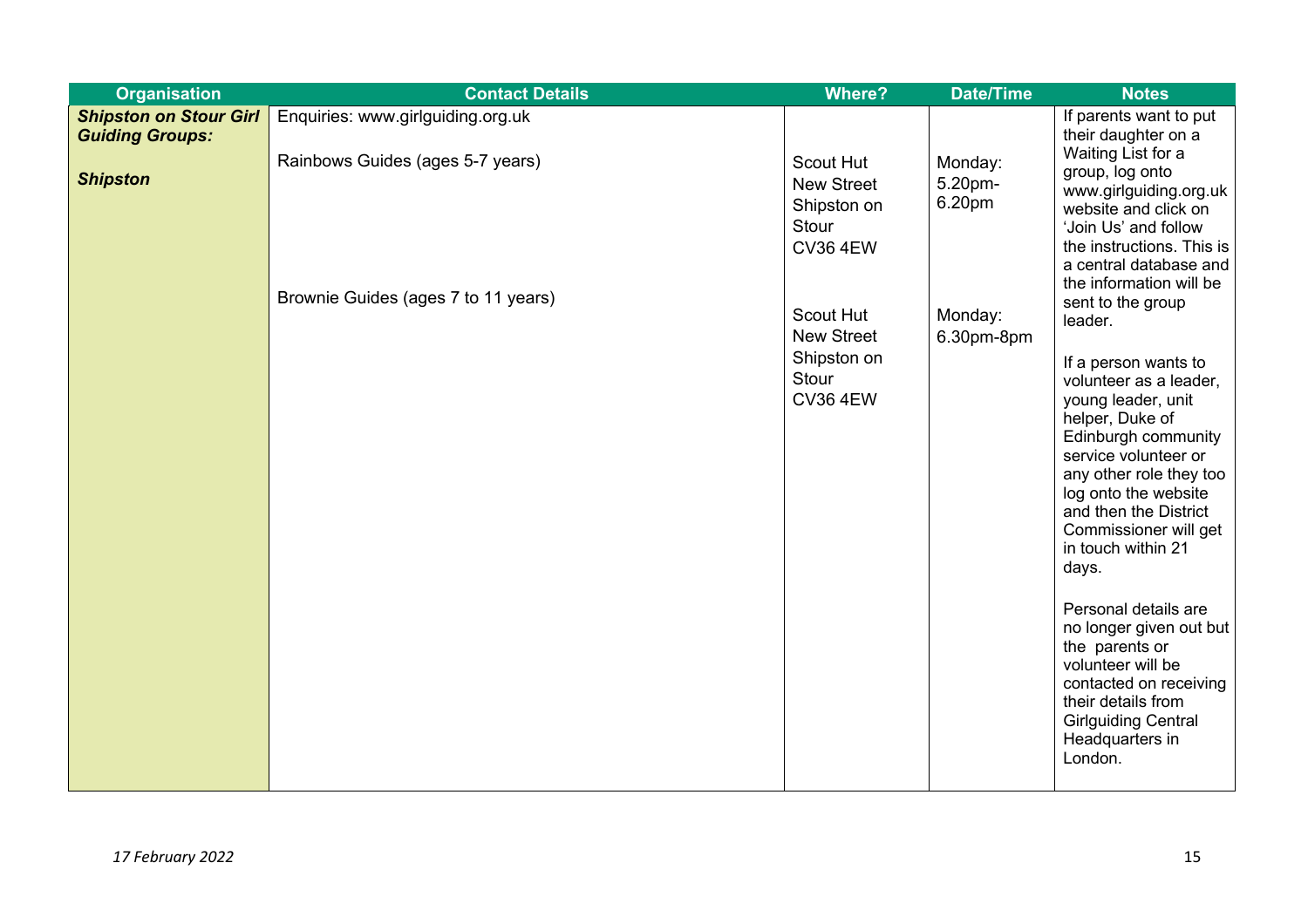| <b>Organisation</b>                      | <b>Contact Details</b>                                 | <b>Where?</b>                                                                                                | <b>Date/Time</b>                                | <b>Notes</b> |
|------------------------------------------|--------------------------------------------------------|--------------------------------------------------------------------------------------------------------------|-------------------------------------------------|--------------|
| <b>Shipston on Stour Girl</b>            | Enquiries: www.girlguiding.org.uk                      |                                                                                                              |                                                 | See Above    |
| <b>Guiding Groups:</b><br><b>Brailes</b> | Brailes Brownie Guides (ages 7-11 years)               | The Pavillion<br>Castle Hill Lane,<br><b>Upper Brailes</b><br>Banbury<br><b>OX15 5AS</b>                     | Wednesday:<br>6pm-7.30pm                        |              |
|                                          | Brailes Guides (ages 10 to 14 years)                   | <b>Brailes Village</b><br><b>Hall Castle Hill</b><br>Lane Upper<br><b>Brailes Banbury</b><br><b>OX15 5AS</b> | Wednesday:<br>5.45pm-<br>7.15pm                 |              |
|                                          | Brailes Rangers and Duke of Edinburgh Group (ages 14+) | <b>Brailes Village</b><br>Hall Castle Hill<br>Lane Upper<br><b>Brailes Banbury</b><br><b>OX15 5AS</b>        | Wednesday:<br>7.30pm-9pm<br>Once a<br>fortnight |              |
| 1st Shipston Scouts                      | Contact: Lucy Hall                                     |                                                                                                              |                                                 |              |
|                                          | Email: shipstonyc@yahoo.co.uk                          |                                                                                                              |                                                 |              |
|                                          |                                                        |                                                                                                              |                                                 |              |
|                                          | Beavers:                                               | Scout Hut<br>New Street<br>Shipston on<br>Stour<br><b>CV36 4EW</b>                                           | Tuesday and<br>Friday:<br>5.15pm-<br>6.30pm     |              |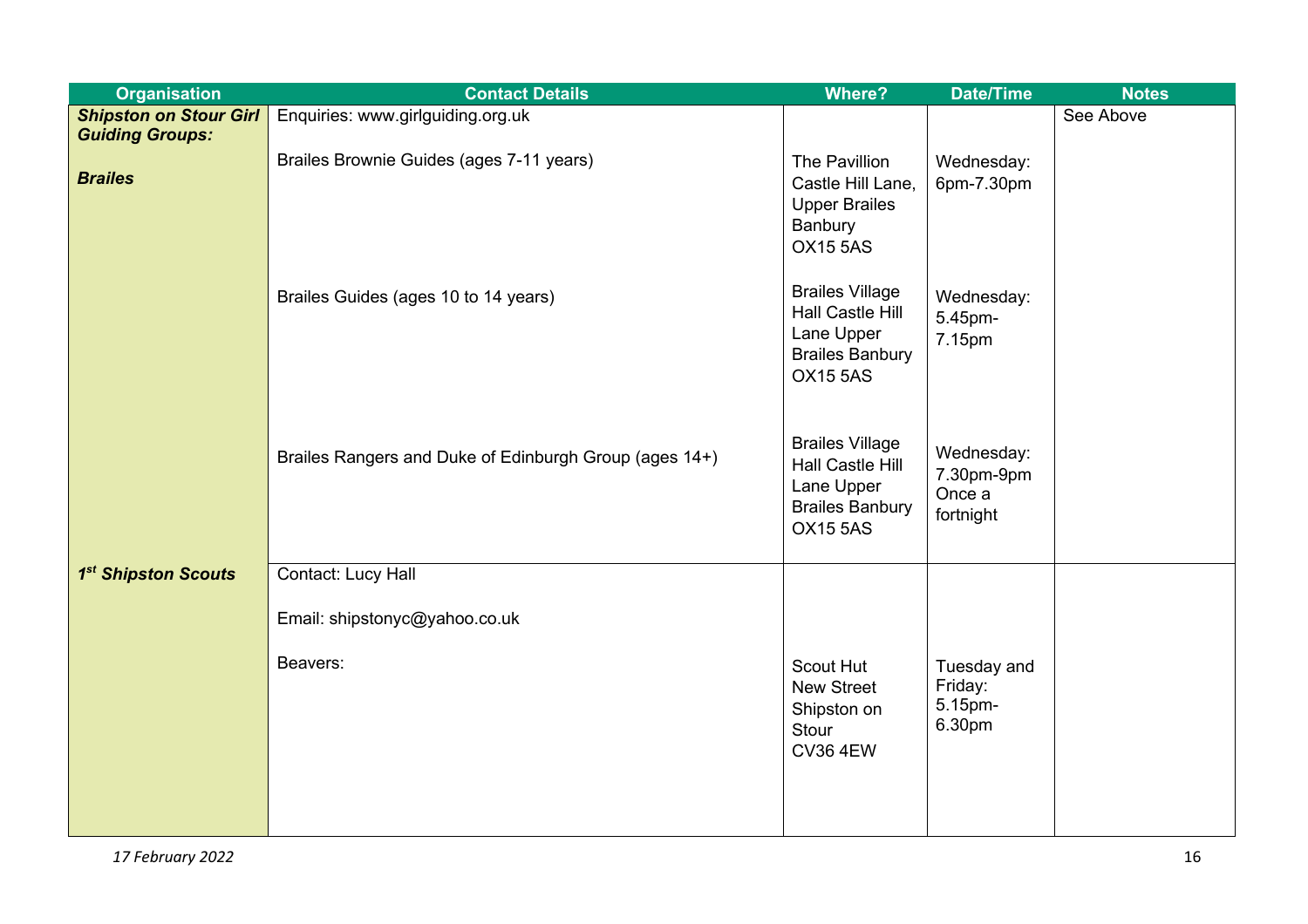| <b>Organisation</b>  | <b>Contact Details</b>                                                 | <b>Where?</b>                                                      | <b>Date/Time</b>                                          | <b>Notes</b> |
|----------------------|------------------------------------------------------------------------|--------------------------------------------------------------------|-----------------------------------------------------------|--------------|
|                      | Cubs:                                                                  | Scout Hut<br>New Street<br>Shipston on<br>Stour<br><b>CV36 4EW</b> | Tuesday:<br>6.45pm-<br>8.15pm<br>Wednesday:<br>6pm-7.30pm |              |
|                      | Scouts:                                                                | Scout Hut<br>New Street<br>Shipston on<br>Stour<br><b>CV36 4EW</b> | Wednesday<br>and Friday:<br>7.30pm-9pm                    |              |
| <b>Stour Singers</b> | <b>Contact: Yvonne Ridley</b><br>Tel: 01789 269587                     | Shipston<br><b>Primary School</b><br>Hall<br><b>Station Road</b>   | Thursday<br>7.30pm-<br>9.30pm                             |              |
|                      | Email: yvonneridley@btinternet.com<br>Website: www.stoursingers.org.uk | Shipston on<br>Stour<br><b>CV36 4BT</b>                            |                                                           |              |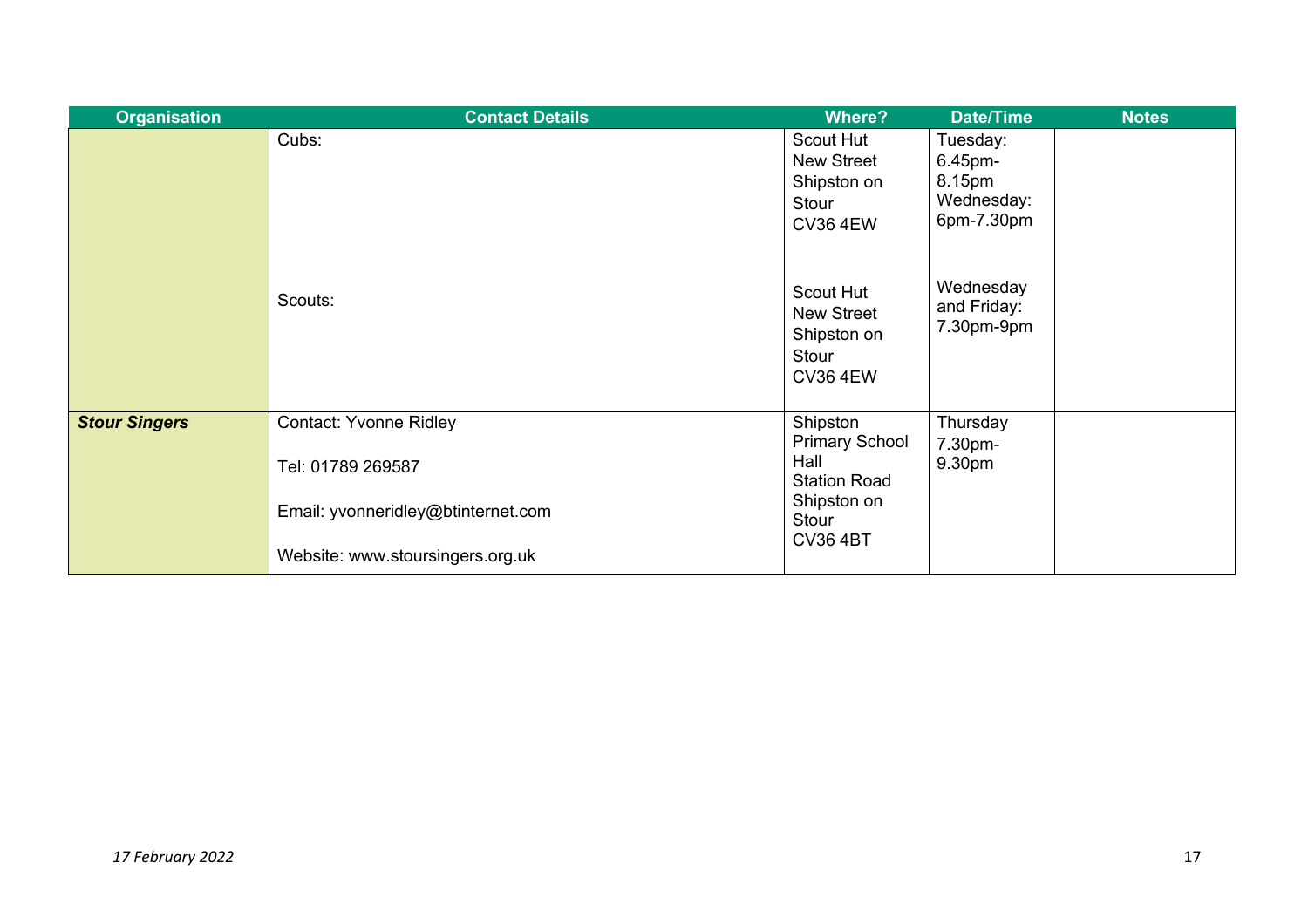| <b>Organisation</b>   | <b>Contact Details</b>                     | <b>Where?</b>        | <b>Date/Time</b> | <b>Notes</b>                             |
|-----------------------|--------------------------------------------|----------------------|------------------|------------------------------------------|
| <b>Stour Area u3a</b> | <b>Contact: Membership Secretary</b>       | <b>Townsend Hall</b> | Fourth           | A very friendly                          |
|                       | Email: membership@sosau3acommittee.org     | 52 Sheep Street      | Tuesday of the   | charitable                               |
|                       |                                            | Shipston on          | month            | organisation for                         |
|                       | Website: u3asites.org.uk/Shipston-on-Stour | Sour\CV36 4AE        | 2pm-4pm          | retired or semi-retired                  |
|                       |                                            |                      |                  | people to develop                        |
|                       |                                            |                      |                  | new interests, to<br>make new friends    |
|                       | New members welcome.                       |                      |                  | and have fun.                            |
|                       |                                            |                      |                  |                                          |
|                       |                                            |                      |                  | Members can                              |
|                       |                                            |                      |                  | participate in as many                   |
|                       |                                            |                      |                  | of our 30 interest                       |
|                       |                                            |                      |                  | groups as they wish -                    |
|                       |                                            |                      |                  | from walking to                          |
|                       |                                            |                      |                  | talking; local history                   |
|                       |                                            |                      |                  | to family history;<br>current affairs to |
|                       |                                            |                      |                  | lunch clubs; books to                    |
|                       |                                            |                      |                  | art; table tennis to                     |
|                       |                                            |                      |                  | Pilates and much                         |
|                       |                                            |                      |                  | more. Members can                        |
|                       |                                            |                      |                  | make the most of life                    |
|                       |                                            |                      |                  | by continuing their                      |
|                       |                                            |                      |                  | creative, education or                   |
|                       |                                            |                      |                  | social interests in a                    |
|                       |                                            |                      |                  | friendly and                             |
|                       |                                            |                      |                  | encouraging                              |
|                       |                                            |                      |                  | atmosphere                               |
|                       |                                            |                      |                  | At our monthly                           |
|                       |                                            |                      |                  | meeting we have an                       |
|                       |                                            |                      |                  | interesting speaker                      |
|                       |                                            |                      |                  | on very varied topics,                   |
|                       |                                            |                      |                  | refreshments and it is                   |
|                       |                                            |                      |                  | a chance to meet                         |
|                       |                                            |                      |                  | others.                                  |
| <b>Organisation</b>   | <b>Contact Details</b>                     | <b>Where?</b>        | <b>Date/Time</b> | <b>Notes</b>                             |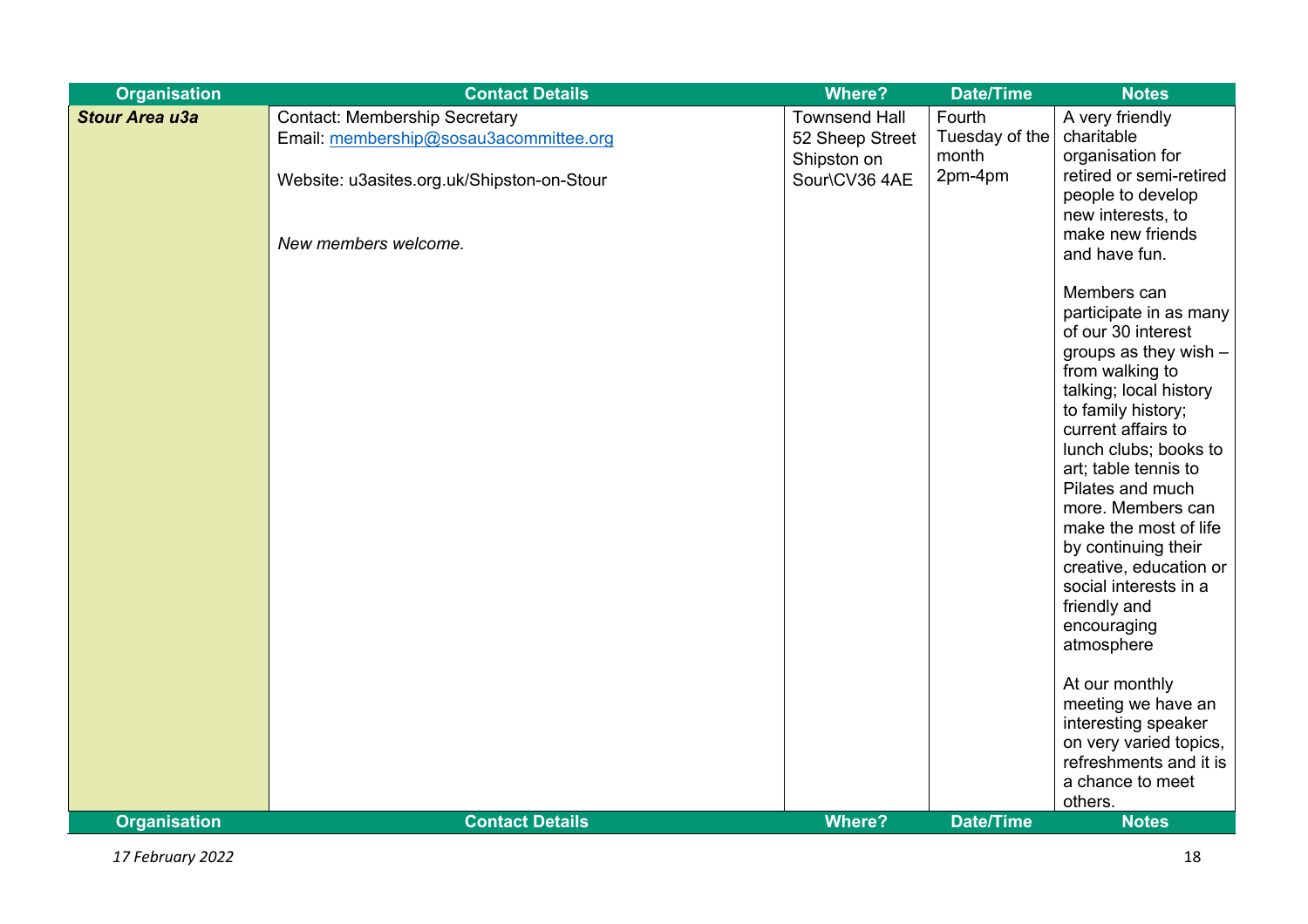| <b>Stour Valley Lions</b>   | Contact: Lion Paul Macpherson, Membership Chairman<br>Tel: 01608 682102<br>Mob: 07725 105677<br>Stour Valley Lions raises money through initiatives such as book<br>sales and stalls at fetes and other events. The money is all put to<br>good use in the local area.<br>New members are always welcome. | The George<br>Townhouse<br><b>Function Room</b><br>8 High Street<br>Shipston on<br>Stour<br><b>CV36 4AJ</b> | Second<br>Tuesday of the<br>month:<br>7.30pm        | Part of the largest<br>service organisation<br>in the world - Lions<br><b>Clubs International</b><br>dedicated to<br>providing charitable<br>support and service<br>in local communities.<br>We welcome men<br>and women of all<br>ages with a desire to<br>give some of their<br>time to help build and<br>maintain a better<br>community. There is<br>also a social side and<br>they like to put the<br>'fun' in fundraising. |
|-----------------------------|-----------------------------------------------------------------------------------------------------------------------------------------------------------------------------------------------------------------------------------------------------------------------------------------------------------|-------------------------------------------------------------------------------------------------------------|-----------------------------------------------------|---------------------------------------------------------------------------------------------------------------------------------------------------------------------------------------------------------------------------------------------------------------------------------------------------------------------------------------------------------------------------------------------------------------------------------|
| <b>Tredington Art Group</b> | Contact: Barbara Monnington<br>Tel: 07970 664823<br>Email: barbara.monnington@outlook.com                                                                                                                                                                                                                 | <b>Tredington WI</b><br>Hall<br>Armscote Road<br>Tredington<br><b>CV36 4NP</b>                              | Monday<br>$10am -$<br>12.30pm<br>September-<br>June | <b>Friendly Art Group</b><br>for all abilities $-$<br>beginners welcome                                                                                                                                                                                                                                                                                                                                                         |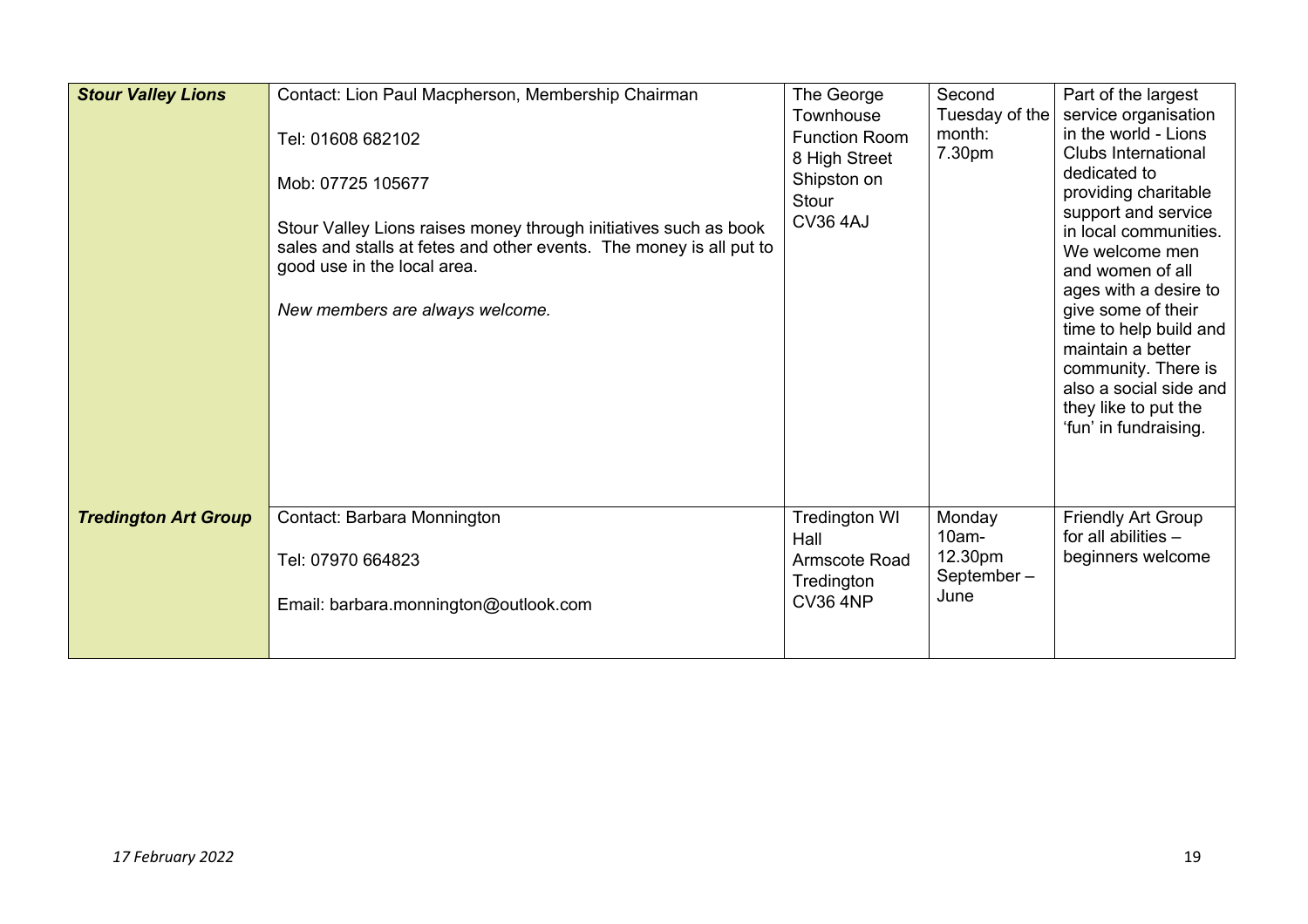| <b>Organisation</b>                                  | <b>Contact Details</b>                                                                           | <b>Where?</b>                                                                  | <b>Date/Time</b>                                                                               | <b>Notes</b>                                                                                                                                                                                                                         |
|------------------------------------------------------|--------------------------------------------------------------------------------------------------|--------------------------------------------------------------------------------|------------------------------------------------------------------------------------------------|--------------------------------------------------------------------------------------------------------------------------------------------------------------------------------------------------------------------------------------|
| <b>Tredington and</b><br><b>Blackwell WI</b>         | Marilyn Payne, President<br>Tel: 01608 666206<br>Email: president@tredingtonandblackwellwi.co.uk | <b>Tredington WI</b><br>Hall<br>Armscote Road<br>Tredington<br><b>CV36 4NP</b> | Second<br>Thursday of<br>each month<br>October-<br>March 1pm<br>April-<br>September:<br>7.30pm | A friendly group with<br>an interesting<br>programme<br>throughout the year.<br>Tredington and<br><b>Blackwell WI is</b><br>registered as a<br>recipient with<br>Amazon Smile                                                        |
| <b>Tredington and</b><br><b>District Garden Club</b> | <b>Contact: Marian White</b><br>Tel: 01608 662028<br>www.tredingtongardenclub.weebly.com         | <b>Tredington WI</b><br>Hall<br>Armscote Road<br>Tredington<br><b>CV36 4NP</b> | <b>Third</b><br>Thursday of<br>every month,<br>except July<br>and August<br>7.30pm             | A presentation of 1-<br>$1\frac{1}{2}$ hours with the<br>opportunity to ask<br>questions. Light<br>refreshments. Bar<br>open from 7pm. A<br>number of other<br>events and visits are<br>arranged eg to local<br>gardens of interest. |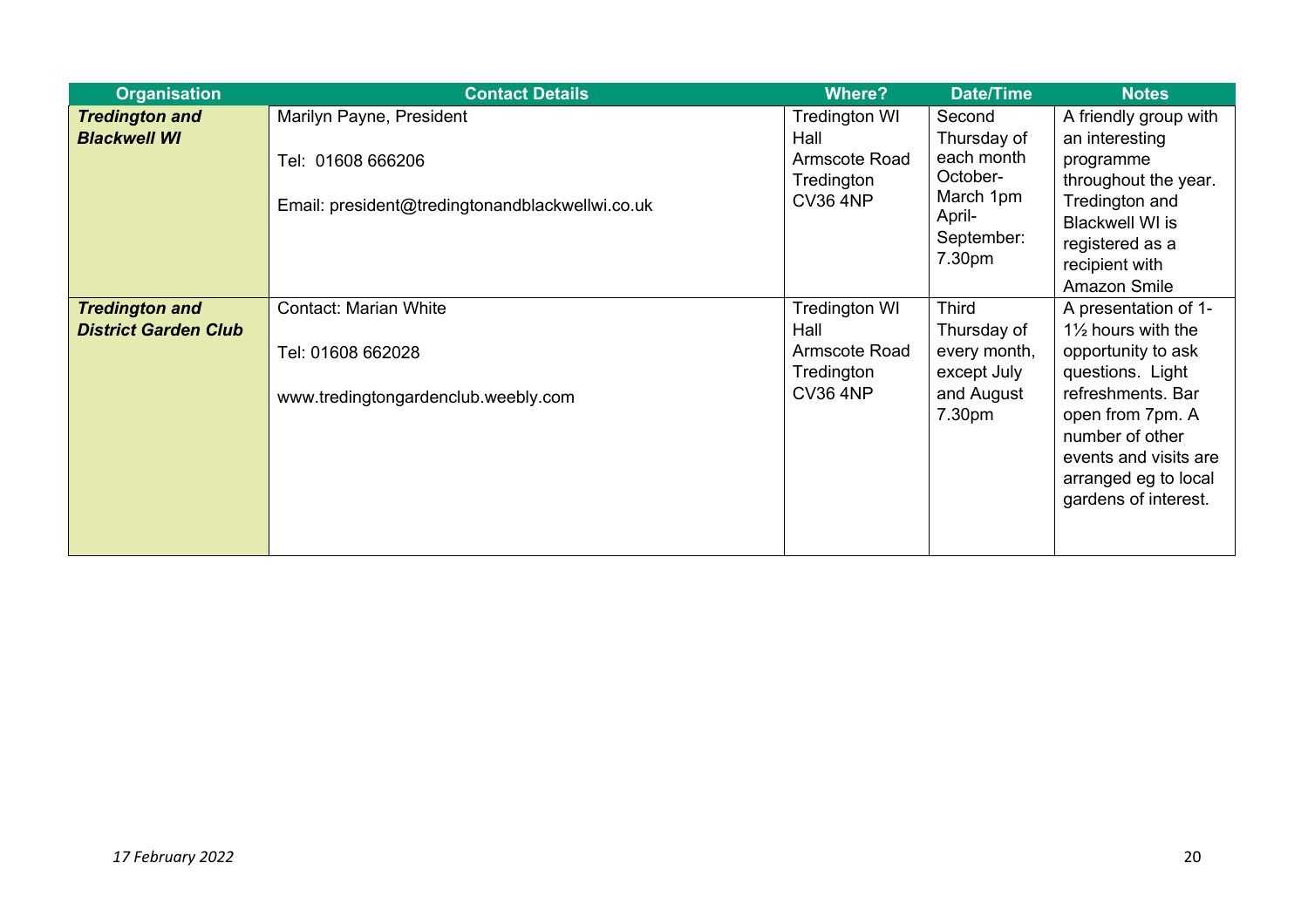| <b>Organisation</b>                                      | <b>Contact Details</b> | <b>Where?</b> | <b>Date/Time</b> | <b>Notes</b> |
|----------------------------------------------------------|------------------------|---------------|------------------|--------------|
|                                                          |                        |               |                  |              |
| <b>HELPLINES</b>                                         |                        |               |                  |              |
| <b>Age Concern</b>                                       | Tel: 01926 458100      |               |                  |              |
| <b>Alcohol Concern</b>                                   | Tel: 0808 800 2000     |               |                  |              |
| <b>Childline</b>                                         | Tel: 0800 1111         |               |                  |              |
| <b>Confidential Drug</b><br><b>Advice Line</b>           | Tel: 0800 776600       |               |                  |              |
| <b>Consumer Direct</b><br><b>Advice Line</b>             | Tel: 08454 040506      |               |                  |              |
| <b>Environment Agency</b><br><b>Emergency Flood Line</b> | Tel: 0845 9881188      |               |                  |              |
| <b>Gas Emergency</b>                                     | Tel: 0800 111999       |               |                  |              |
| <b>Highways Customer</b><br><b>Services</b>              | Tel: 01926 412515      |               |                  |              |
| <b>National Domestic</b><br><b>Violence Help Line</b>    | Tel: 0808 2000247      |               |                  |              |
| <b>Male Victims of</b><br><b>Domestic Violence</b>       | Tel: 0845 0646800      |               |                  |              |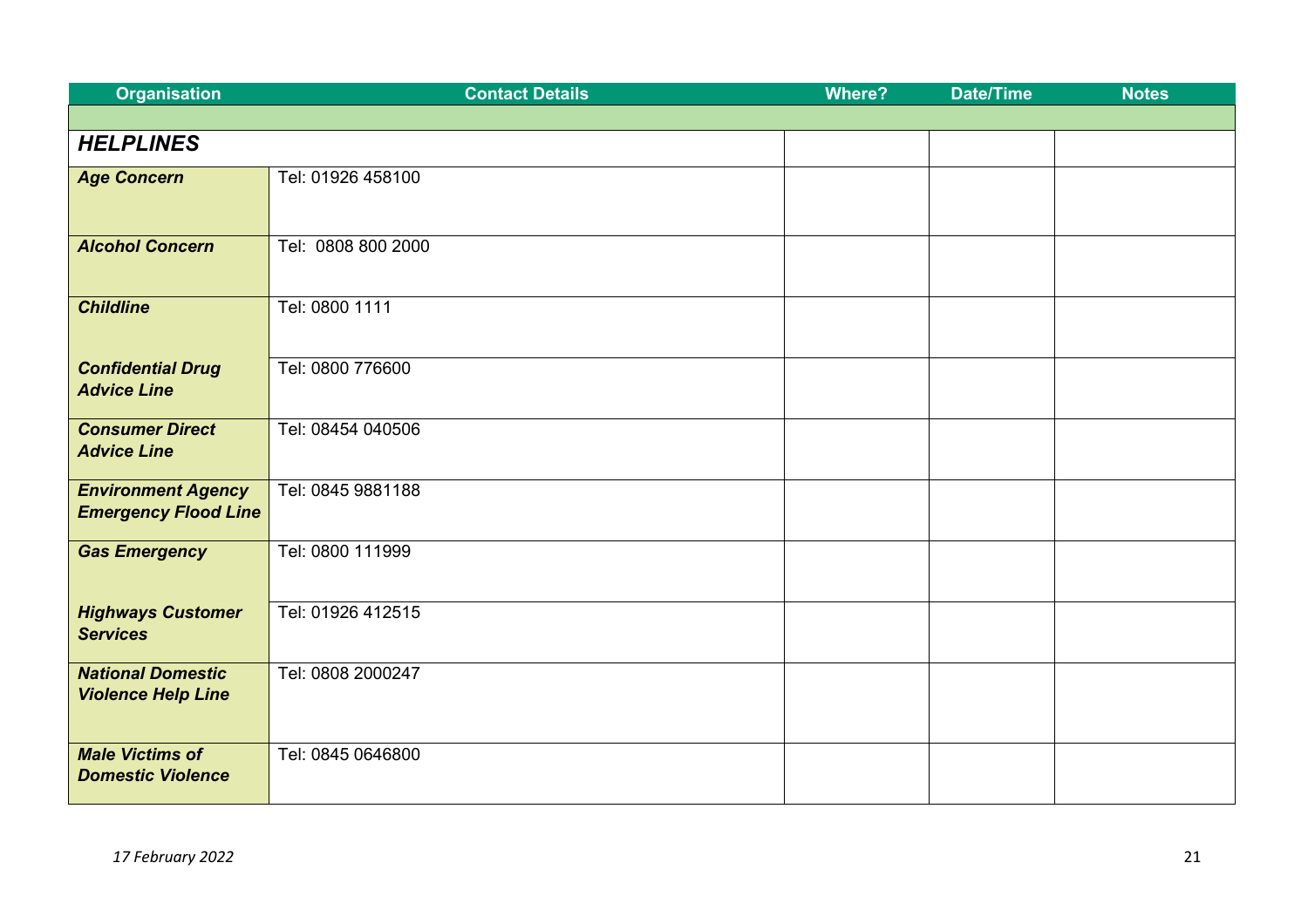| <b>Organisation</b>         | <b>Contact Details</b>               | <b>Where?</b> | <b>Date/Time</b> | <b>Notes</b> |
|-----------------------------|--------------------------------------|---------------|------------------|--------------|
| <b>Mental Health Advice</b> | Tel: 0845 7660163                    |               |                  |              |
|                             |                                      |               |                  |              |
| <b>National Missing</b>     | Tel: 0500 700700                     |               |                  |              |
| <b>Persons Helpline</b>     |                                      |               |                  |              |
| <b>National Victim</b>      | Tel: 0845 3090900                    |               |                  |              |
| <b>Support Line</b>         |                                      |               |                  |              |
| <b>NSPCC Helpline</b>       | Tel: 0808 800 5000                   |               |                  |              |
|                             |                                      |               |                  |              |
| <b>RSPCA</b>                | Local Branch: Warwick South and East |               |                  |              |
| <b>Warwickshire South</b>   | 48 Regent Street                     |               |                  |              |
| and East Branch             | Leamington Spa                       |               |                  |              |
|                             | <b>CV32 5EG</b>                      |               |                  |              |
|                             |                                      |               |                  |              |
|                             | Tel: 07867 745 827                   |               |                  |              |
| <b>Severn Trent</b>         | Tel: 0800 7834444                    |               |                  |              |
| <b>Emergency Line</b>       |                                      |               |                  |              |
| <b>Trading Standards</b>    | Tel: 01926 414044                    |               |                  |              |
| <b>Business Advice Line</b> |                                      |               |                  |              |
| <b>Victim &amp; Witness</b> | Tel: 0845 1202325                    |               |                  |              |
| <b>Information</b>          |                                      |               |                  |              |
| <b>Partnership</b>          |                                      |               |                  |              |
|                             |                                      |               |                  |              |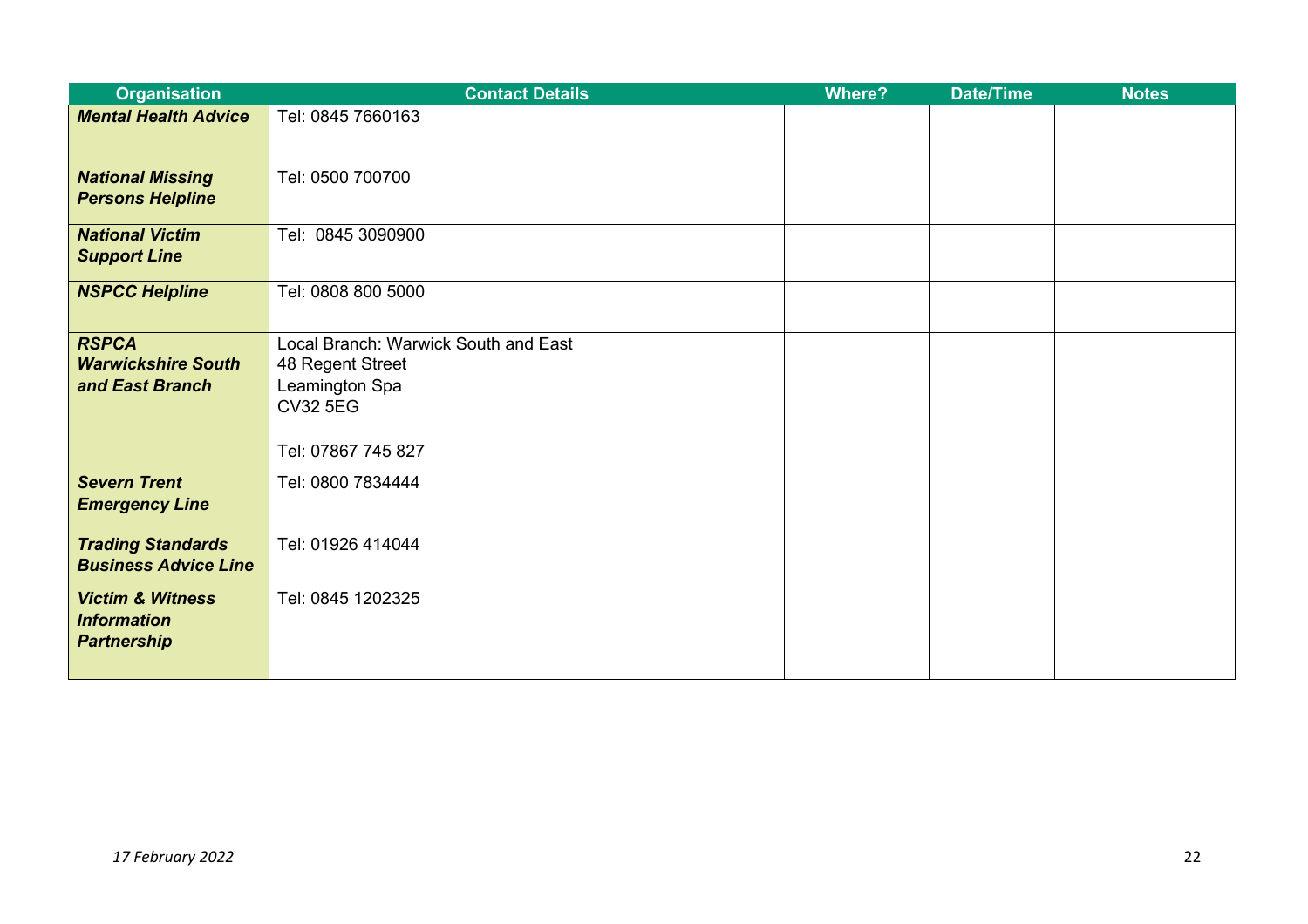| <b>Organisation</b>                          | <b>Contact Details</b>                                                                                                                                    | Where?                                                                                           | <b>Date/Time</b>                                                                                                                                                                                                | <b>Notes</b>      |
|----------------------------------------------|-----------------------------------------------------------------------------------------------------------------------------------------------------------|--------------------------------------------------------------------------------------------------|-----------------------------------------------------------------------------------------------------------------------------------------------------------------------------------------------------------------|-------------------|
|                                              |                                                                                                                                                           |                                                                                                  |                                                                                                                                                                                                                 |                   |
| <b>LIBRARY SERVICES</b>                      |                                                                                                                                                           |                                                                                                  |                                                                                                                                                                                                                 |                   |
| <b>Mobile Library Service</b>                | Tel: 01926 851031<br>Email: mobilelibraryservice@warwickshire.gov.uk<br>https://apps.warwickshire.gov.uk/MobileLibraries/library routes/21<br>(for dates) | The library bus<br>parks near<br>Tredington<br>Church                                            | Alternate<br>Thursdays<br>2pm-2.20pm<br>Please check<br>on website for<br>dates                                                                                                                                 | Route: Alcester J |
| <b>Shipston on Stour</b><br><b>Library</b>   | Tel: 0300 5558171<br>Phone lines open Monday-Thursday<br>9.00am-5.00pm<br>Friday 9.00am-4.30pm                                                            | <b>Shipston Library</b><br>12 Church<br><b>Street</b><br>Shipston on<br>Stour<br><b>CV36 4AP</b> | Monday<br>9.30am-<br>12.30pm<br>Tuesday<br>9.30am-<br>12.30pm<br>1.30pm5-.30pm<br>Wednesday<br>Closed<br>Thursday<br>9.30am-<br>12.30pm<br>1.30pm-<br>5.30pm Friday<br>Closed<br>Saturday<br>9.30am-<br>12.30pm |                   |
| <b>Stratford upon Avon</b><br><b>Library</b> | Tel: 0300 5558171<br>Phone lines open: Monday-Thursday:9am-5pm<br>Friday 9am-4.30pm                                                                       | 12 Henley Street<br>Stratford upon<br>Avon<br><b>CV37 6PZ</b>                                    | Monday $-$<br>Saturday<br>10am-3pm                                                                                                                                                                              |                   |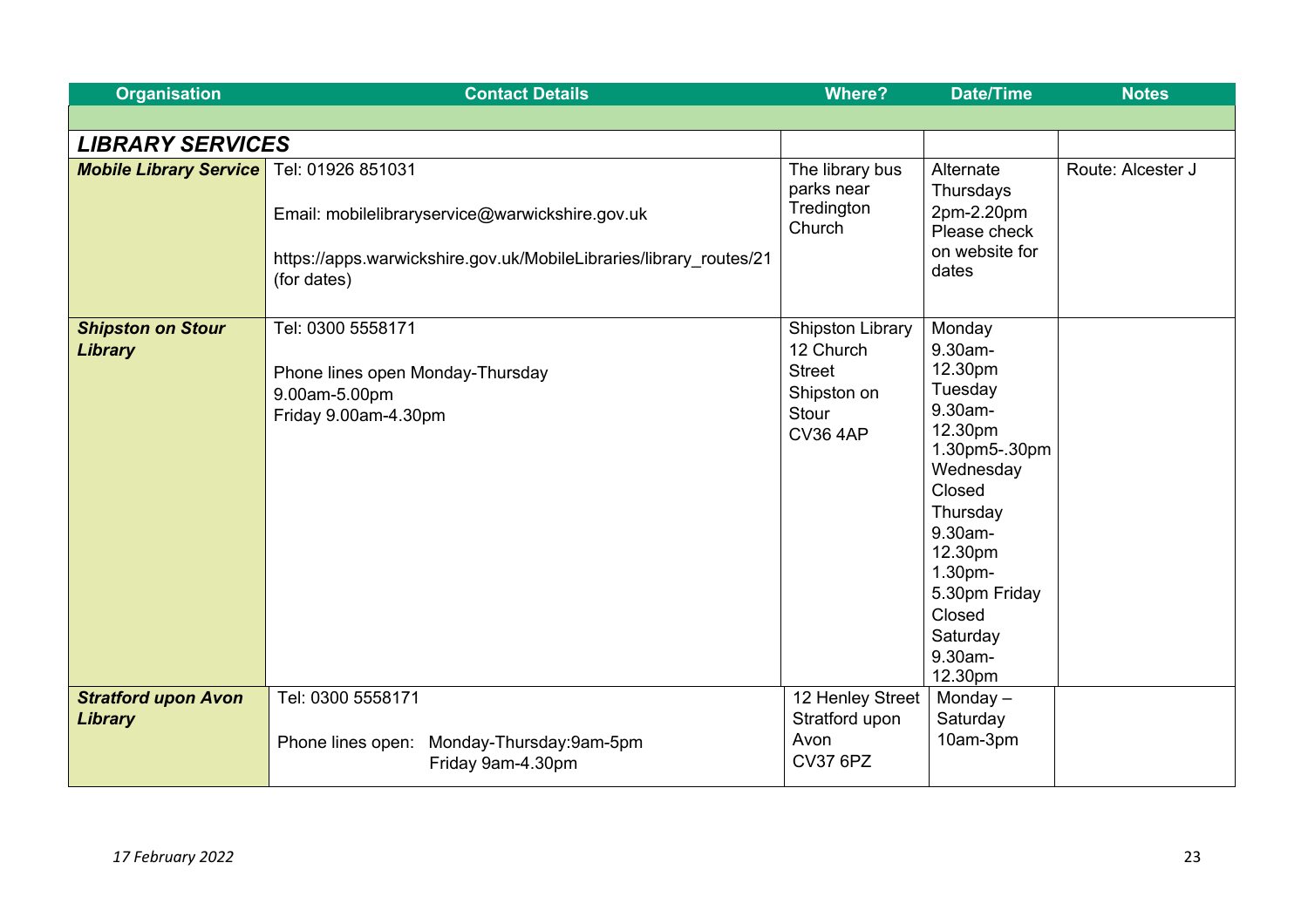| <b>Organisation</b>                                           | <b>Contact Details</b>                                                                                                  | <b>Where?</b>                                                                          | <b>Date/Time</b>                                  | <b>Notes</b>                                                                         |  |
|---------------------------------------------------------------|-------------------------------------------------------------------------------------------------------------------------|----------------------------------------------------------------------------------------|---------------------------------------------------|--------------------------------------------------------------------------------------|--|
|                                                               |                                                                                                                         |                                                                                        |                                                   |                                                                                      |  |
| <b>LOCAL PUBLICATIONS</b>                                     |                                                                                                                         |                                                                                        |                                                   |                                                                                      |  |
|                                                               | Parish Magazine: Distributed each month to every house in the<br>Parish<br>Shipston Advertiser: Delivered monthly. Free |                                                                                        |                                                   | Many local<br>tradesmen advertise<br>in the Parish<br>Magazine and the<br>Advertiser |  |
|                                                               |                                                                                                                         |                                                                                        |                                                   |                                                                                      |  |
| <b>MENTAL HEALTH</b>                                          |                                                                                                                         |                                                                                        |                                                   |                                                                                      |  |
| <b>The Samaritans</b>                                         | Confidential 24-hour helpline call FREE any time on 116 or 123<br>Email: jo@samaritans.org<br>Response time 24 hours    | <b>Tyler House</b><br><b>Tyler Street</b><br>Stratford upon<br>Avon<br><b>CV37 6TY</b> |                                                   |                                                                                      |  |
|                                                               |                                                                                                                         |                                                                                        |                                                   |                                                                                      |  |
| <b>POSTAL COLLECTIONS</b>                                     |                                                                                                                         |                                                                                        |                                                   |                                                                                      |  |
| <b>Post Box</b><br><b>Stratford Road</b><br><b>Tredington</b> |                                                                                                                         |                                                                                        | Monday-<br>Friday<br>4.45pm<br>Saturday<br>9.30am |                                                                                      |  |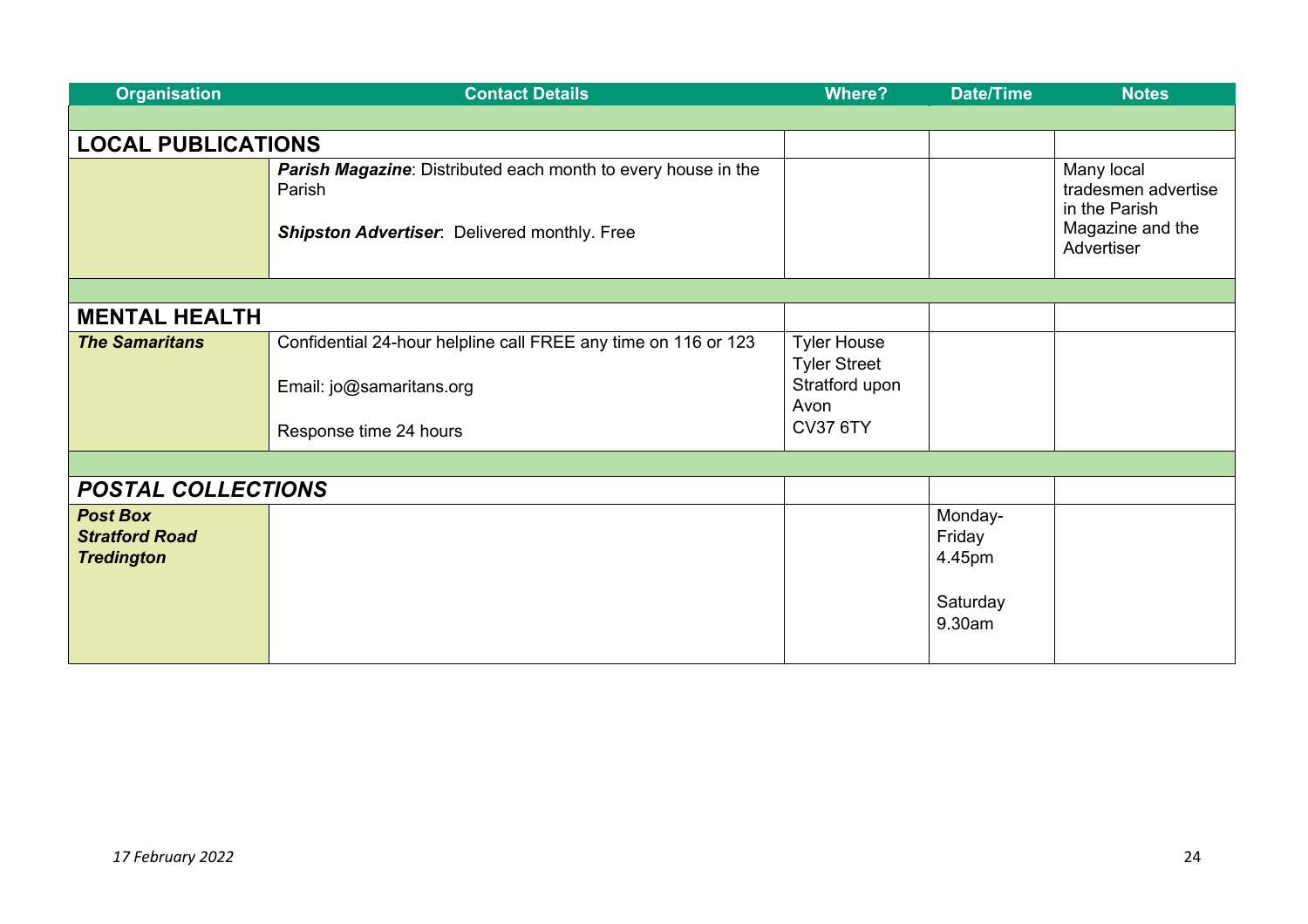| <b>Organisation</b>                           | <b>Contact Details</b>                                                                                                                                                                                                                                                                                          | <b>Where?</b>                                                          | <b>Date/Time</b> | <b>Notes</b>                                                |
|-----------------------------------------------|-----------------------------------------------------------------------------------------------------------------------------------------------------------------------------------------------------------------------------------------------------------------------------------------------------------------|------------------------------------------------------------------------|------------------|-------------------------------------------------------------|
|                                               |                                                                                                                                                                                                                                                                                                                 |                                                                        |                  |                                                             |
|                                               | <b>PRESCRIPTION DELIVERY SERVICES</b>                                                                                                                                                                                                                                                                           |                                                                        |                  |                                                             |
| <b>Pharmacy to my door</b><br><b>Shipston</b> | Tel: 01608 666017                                                                                                                                                                                                                                                                                               |                                                                        |                  |                                                             |
| <b>Boots</b>                                  | Tel: 01608 661251                                                                                                                                                                                                                                                                                               | 12 Sheep Street<br>Shipston on<br>Stour<br><b>CV36 4AF</b>             |                  |                                                             |
| <b>Medical Centre</b>                         | Tel: 01608 661845                                                                                                                                                                                                                                                                                               | <b>Badgers</b><br>Crescent,<br>Shipston on<br>Stour<br><b>CV36 4BQ</b> |                  |                                                             |
|                                               |                                                                                                                                                                                                                                                                                                                 |                                                                        |                  |                                                             |
| <b>PUBLIC TRANSPORT</b>                       |                                                                                                                                                                                                                                                                                                                 |                                                                        |                  |                                                             |
| <b>Bus Passes</b>                             | <b>Warwickshire County Council</b><br>Tel: 01926 410410                                                                                                                                                                                                                                                         |                                                                        |                  | Telephone for further<br>details and an<br>application form |
| <b>Bus Travel</b>                             | Route 50 Stagecoach- Stratford upon Avon, Shipston on Stour to<br><b>Chipping Norton</b><br>Route 3A Johnson's Excelbus - Stratford upon Avon, Shipston on<br>Stour, Lower Brailes to Banbury<br>Up-to-date timetable for all the above can be found at the bus<br>stop and online at www.stagecoachbus.com and | Bus shelter on<br>the main road in<br>Tredington near<br>the WI Hall   |                  |                                                             |
|                                               | www.johnsonscoaches.co.uk                                                                                                                                                                                                                                                                                       |                                                                        |                  |                                                             |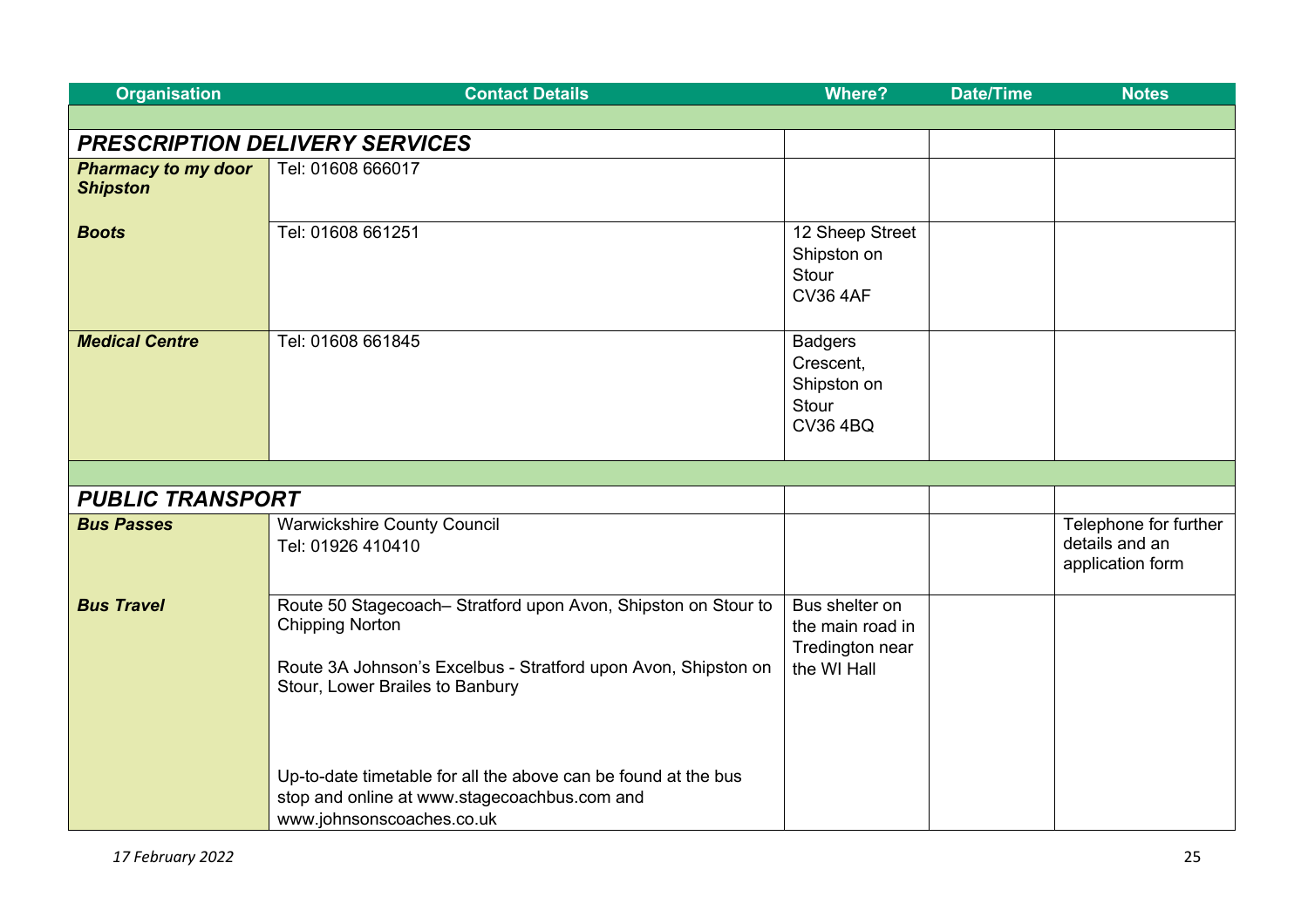| <b>Organisation</b>                                   | <b>Contact Details</b>                                                                                                                                                                            | <b>Where?</b> | <b>Date/Time</b>                                                                                                                                                                                                 | <b>Notes</b>                                                                                                                                                                                                            |
|-------------------------------------------------------|---------------------------------------------------------------------------------------------------------------------------------------------------------------------------------------------------|---------------|------------------------------------------------------------------------------------------------------------------------------------------------------------------------------------------------------------------|-------------------------------------------------------------------------------------------------------------------------------------------------------------------------------------------------------------------------|
|                                                       |                                                                                                                                                                                                   |               |                                                                                                                                                                                                                  |                                                                                                                                                                                                                         |
|                                                       | <b>REFUSE COLLECTION AND RECYCLING</b>                                                                                                                                                            |               |                                                                                                                                                                                                                  |                                                                                                                                                                                                                         |
| <b>Tredington</b>                                     | For local schedule:<br>Website: www.stratford.gov.uk/waste-recycling/when-<br>wecollect.cfm                                                                                                       |               | Normally bins<br>are emptied<br>every Monday<br>Green and<br><b>Blue</b><br>recyclable<br>collections are<br>collected<br>together every<br>fortnight,<br>alternating<br>with the<br>general waste<br>collection | Dustbins can be<br>obtained from<br><b>Stratford District</b><br>Council:<br>Black top bins -<br>general waste Blue<br>top bins - recyclable<br>items (see details on<br>lid)<br>Green bin for garden<br>and food waste |
| <b>Shipston on Stour</b><br><b>Recycling Centre</b>   | <b>Shipston Recycling Centre</b><br>Brailes Road (on the B4035)<br>Shipston on Stour<br>Warwickshire<br>CV36 5BE (new postcode) or CV36 4AP<br>Website: www.warwickshire.gov.uk/recyclingshipston |               | See website<br>for opening<br>hours                                                                                                                                                                              | Charity re-use shop<br>on site to receive and<br>sell donated items.                                                                                                                                                    |
| <b>Stratford upon Avon</b><br><b>Recycling Centre</b> | <b>Burton Farm Recycling Centre</b><br><b>Bishopton</b><br>Stratford upon Avon<br><b>CV37 0RW</b><br>Website https://www.warwickshire.gov.uk/recyclingburtonfarm                                  |               | See website<br>for opening<br>hours                                                                                                                                                                              | Charity re-use shop<br>on site to receive and<br>sell donated items.                                                                                                                                                    |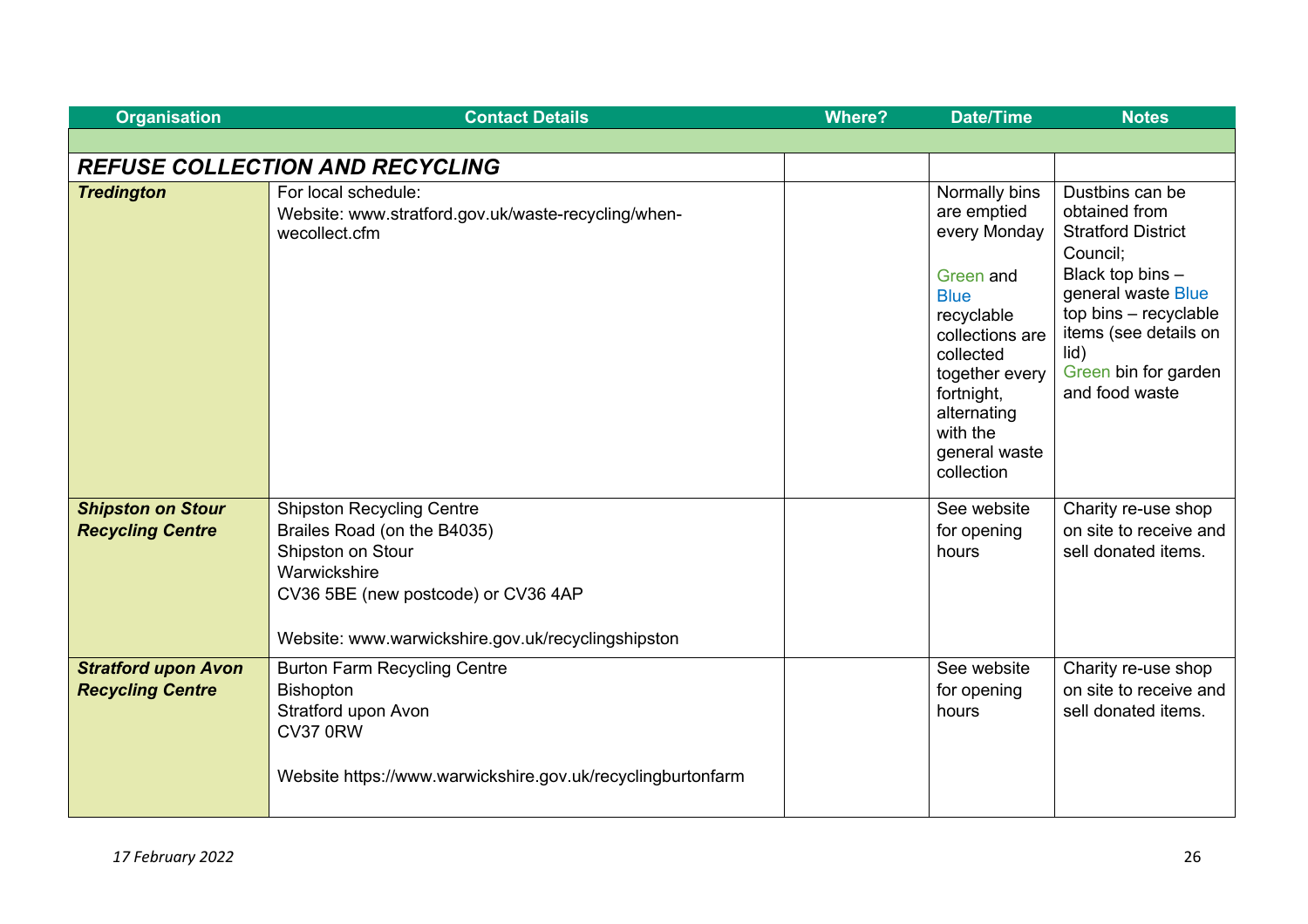| <b>Organisation</b>        | <b>Contact Details</b>                                         | <b>Where?</b> | <b>Date/Time</b> | <b>Notes</b>                    |
|----------------------------|----------------------------------------------------------------|---------------|------------------|---------------------------------|
| <b>Wellesbourne</b>        | Wellesbourne Recycling Centre (opposite Sainsbury)             |               | See website      | Charity re-use shop             |
| <b>Recycling Centre</b>    | <b>Loxley Road</b>                                             |               | for opening      | on site to receive and          |
|                            | Wellesbourne                                                   |               | hours            | sell donated items.             |
|                            | <b>CV35 9QZ</b>                                                |               |                  |                                 |
|                            |                                                                |               |                  |                                 |
|                            | Website: https://www.warwickshire.gov.uk/recyclingwellesbourne |               |                  |                                 |
|                            |                                                                |               |                  |                                 |
| <b>SCHOOLS</b>             |                                                                |               |                  |                                 |
| <b>Chipping Campden</b>    | Cidermill Lane                                                 |               |                  |                                 |
| <b>School</b>              | Chipping Campden                                               |               |                  |                                 |
|                            | Gloucestershire GL55                                           |               |                  |                                 |
|                            | 6HU                                                            |               |                  |                                 |
|                            |                                                                |               |                  |                                 |
|                            | Tel: 01386 840216                                              |               |                  |                                 |
|                            |                                                                |               |                  |                                 |
|                            | Email: office@campden.school                                   |               |                  |                                 |
| <b>Kineton High School</b> | <b>Banbury Road</b>                                            |               |                  |                                 |
|                            | Kineton                                                        |               |                  |                                 |
|                            | Warwickshire                                                   |               |                  |                                 |
|                            | <b>CV35 0JX</b>                                                |               |                  |                                 |
|                            | Tel: 01926 640464                                              |               |                  |                                 |
|                            |                                                                |               |                  |                                 |
| <b>King Edward VI</b>      | Chapel Lane                                                    |               |                  | Boys school. Girls              |
| <b>School</b>              | Stratford upon Avon                                            |               |                  | admitted in the 6 <sup>th</sup> |
| <b>Stratford upon Avon</b> | Warwickshire                                                   |               |                  | Form                            |
|                            | <b>CV37 6BE</b>                                                |               |                  |                                 |
|                            | Tel: 01789 293351                                              |               |                  |                                 |
|                            |                                                                |               |                  |                                 |
|                            | Email: office@kes.net                                          |               |                  |                                 |
|                            |                                                                |               |                  |                                 |
|                            | Website: www.kes.net                                           |               |                  |                                 |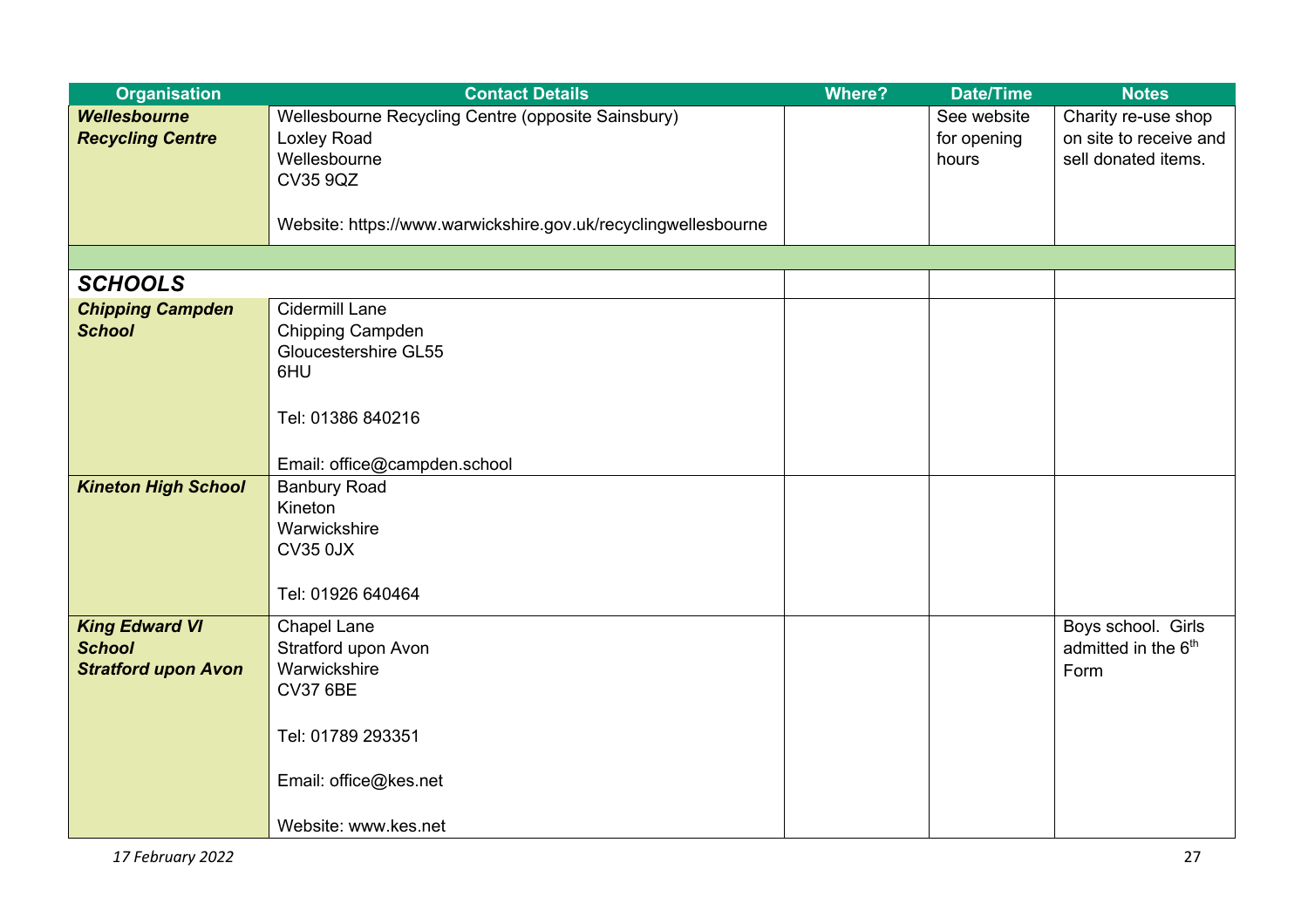| <b>Organisation</b>         | <b>Contact Details</b>                      | <b>Where?</b>       | <b>Date/Time</b> | <b>Notes</b> |
|-----------------------------|---------------------------------------------|---------------------|------------------|--------------|
| <b>Newbold and</b>          | <b>Manor Farm Road</b>                      |                     |                  |              |
| <b>Tredington Church of</b> | Tredington                                  |                     |                  |              |
| <b>England Primary</b>      | Shipston on Stour                           |                     |                  |              |
| <b>School</b>               | Warwickshire                                |                     |                  |              |
|                             | <b>CV36 4NZ</b>                             |                     |                  |              |
|                             | Tel: 01608 661568                           |                     |                  |              |
|                             | Email: admin5206@welearn365.com             |                     |                  |              |
| <b>Newbold and</b>          | Moss Lane                                   |                     |                  |              |
| <b>Tredington Church of</b> | Newbold on Stour Shipston                   |                     |                  |              |
| <b>England Primary</b>      | on Stour                                    |                     |                  |              |
| <b>School</b>               | Warwickshire                                |                     |                  |              |
| <b>DAY NURSERY</b>          | <b>CV37 8TU</b>                             |                     |                  |              |
| <b>Reception and Year 1</b> |                                             |                     |                  |              |
| children                    | Tel: 01608 661568 or 01789 450349           |                     |                  |              |
|                             |                                             |                     |                  |              |
|                             | Email: admin3214@welearn365.com             |                     |                  |              |
| <b>Shipston Primary</b>     | Tel: 01608 661266                           | <b>Station Road</b> |                  |              |
| <b>School</b>               |                                             | Shipston on         |                  |              |
|                             | Email: primary@shipston.warwickshire.sch.uk | Stour               |                  |              |
|                             |                                             | <b>CV36 4BT</b>     |                  |              |
| <b>Shipston High School</b> | Tel: 01608 661833                           | Darlingscote        |                  |              |
|                             |                                             | Road                |                  |              |
|                             | Email: info@shipstonhigh.co.uk              | Shipston on         |                  |              |
|                             |                                             | Stour               |                  |              |
|                             |                                             | <b>CV36 4DY</b>     |                  |              |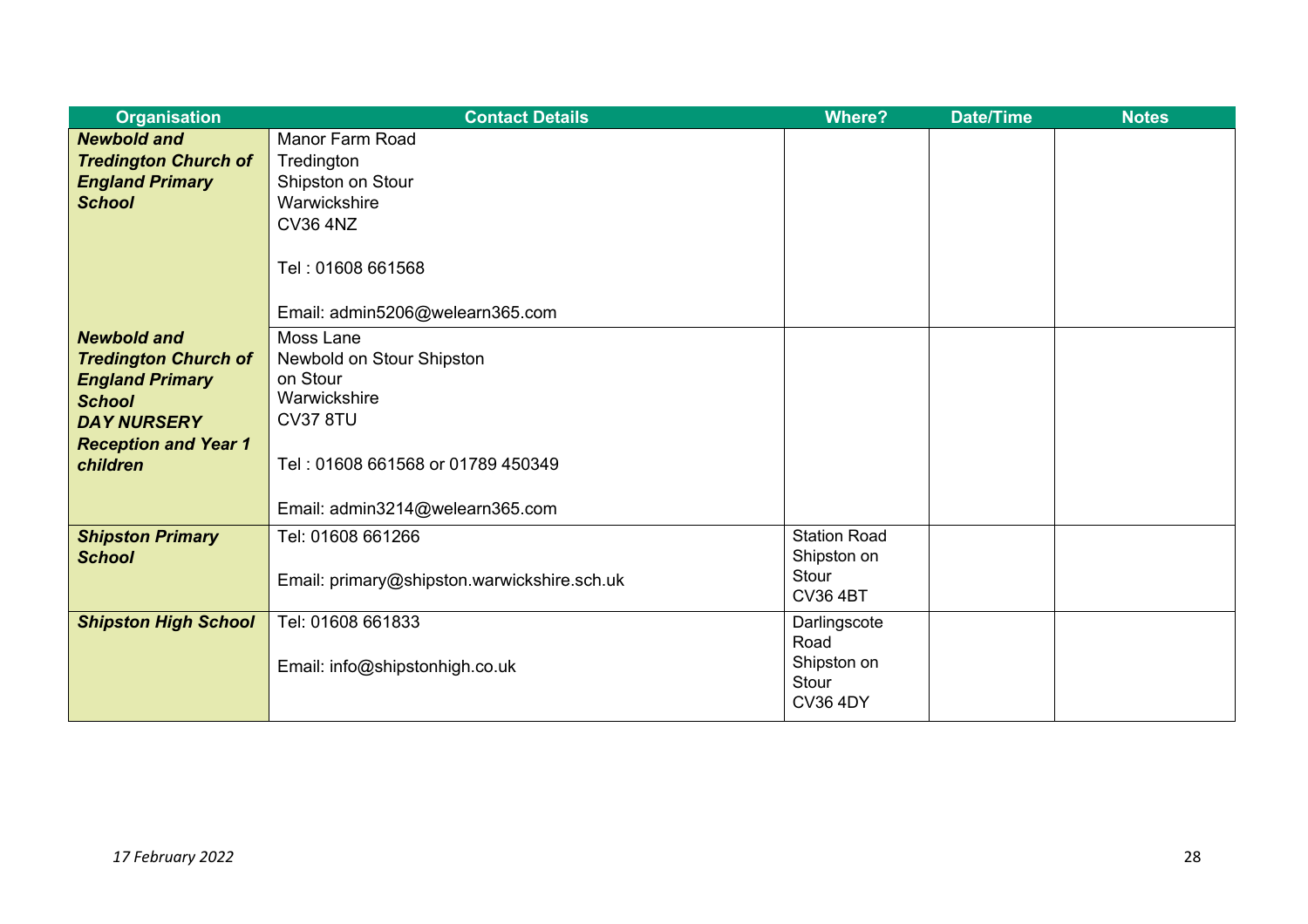| <b>Organisation</b>        | <b>Contact Details</b>              | <b>Where?</b>        | <b>Date/Time</b> | <b>Notes</b> |
|----------------------------|-------------------------------------|----------------------|------------------|--------------|
| <b>Shipston Pre-School</b> | Tel: 01608 666029                   | Shipston Pre-        |                  |              |
| <b>Nursery</b>             |                                     | School               |                  |              |
|                            | Email: shipstonpreschool@live.co.uk | <b>Tilemans Lane</b> |                  |              |
|                            |                                     | Shipston on          |                  |              |
|                            |                                     | Stour                |                  |              |
|                            |                                     | <b>CV36 4HP</b>      |                  |              |
|                            |                                     |                      |                  |              |
| <b>Stratford upon Avon</b> | The Willows North                   |                      |                  |              |
| <b>College</b>             | <b>Alcester Road</b>                |                      |                  |              |
|                            | Stratford upon Avon                 |                      |                  |              |
|                            | <b>CV37 9QR</b>                     |                      |                  |              |
|                            | Tel: 01789 266245                   |                      |                  |              |
|                            |                                     |                      |                  |              |
|                            |                                     |                      |                  |              |
|                            | Email: hello@stratford.ac.uk        |                      |                  |              |
|                            | Website: www.stratford.ac.uk        |                      |                  |              |
|                            |                                     |                      |                  |              |
| <b>Stratford upon Avon</b> | <b>Shottery Manor</b>               |                      |                  |              |
| <b>Girls' Grammar</b>      | Shottery                            |                      |                  |              |
| <b>School</b>              | Stratford upon Avon                 |                      |                  |              |
|                            | Warwickshire                        |                      |                  |              |
|                            | <b>CV37 9HA</b>                     |                      |                  |              |
|                            |                                     |                      |                  |              |
|                            | Tel: 01789 293759                   |                      |                  |              |
|                            |                                     |                      |                  |              |
|                            | Email: info@sggs.org.uk             |                      |                  |              |
|                            |                                     |                      |                  |              |
|                            | Website: www.sggs.org.uk            |                      |                  |              |
|                            |                                     |                      |                  |              |
|                            |                                     |                      |                  |              |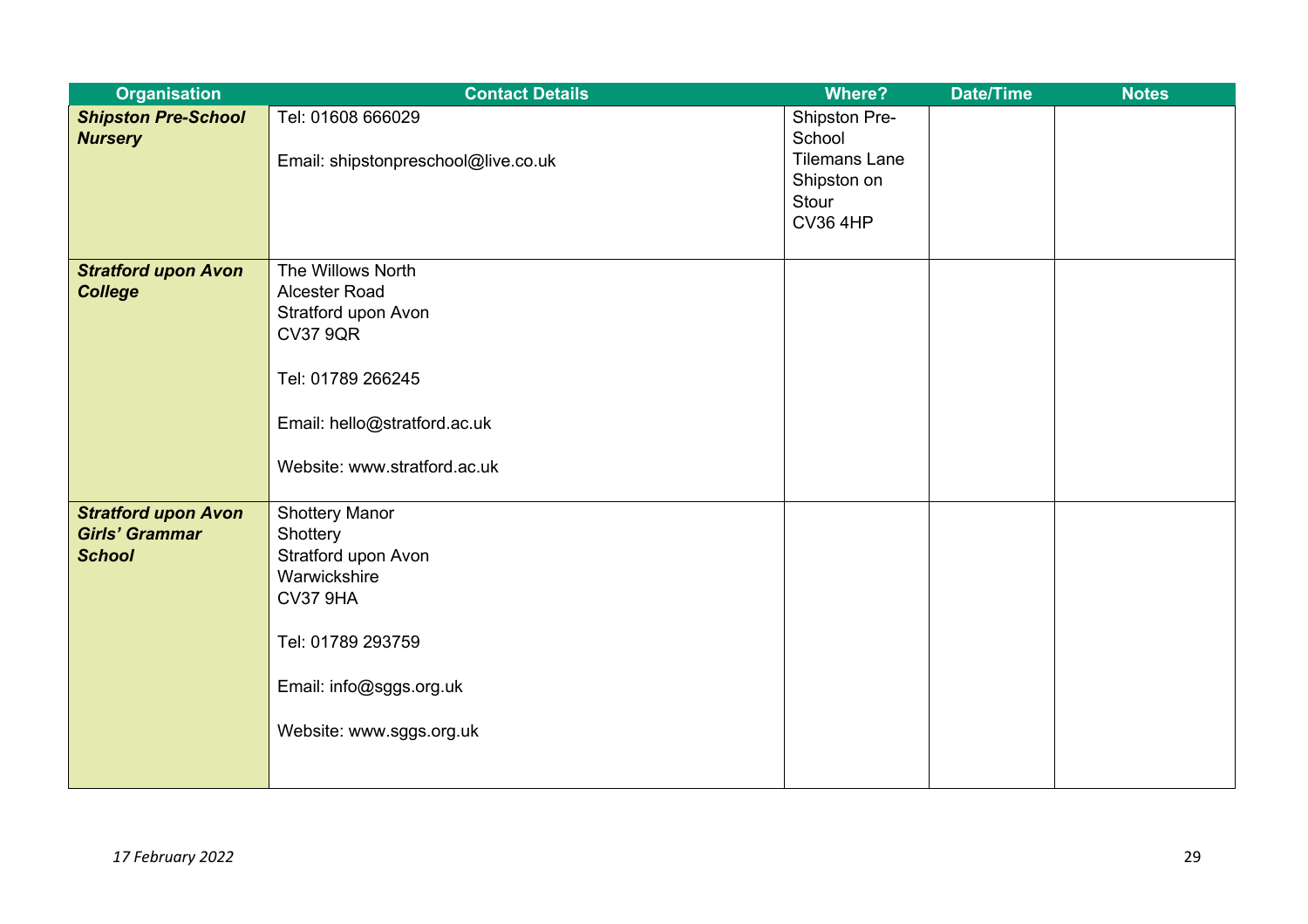| <b>Organisation</b>                              | <b>Contact Details</b>                   | <b>Where?</b> | <b>Date/Time</b>            | <b>Notes</b>                          |
|--------------------------------------------------|------------------------------------------|---------------|-----------------------------|---------------------------------------|
| <b>Stratford upon Avon</b><br><b>High School</b> | Alcester Road<br>Stratford upon Avon     |               |                             |                                       |
|                                                  | <b>CV37 9DH</b>                          |               |                             |                                       |
|                                                  | Tel: 01789 268051                        |               |                             |                                       |
|                                                  | Email: staff@stratfordschool.co.uk       |               |                             |                                       |
|                                                  | Website: www.stratforduponavonschool.com |               |                             |                                       |
|                                                  |                                          |               |                             |                                       |
| <b>SHOPPING</b>                                  |                                          |               |                             |                                       |
| <b>FARM SHOPS</b>                                |                                          |               |                             |                                       |
|                                                  | Talton Mill, Newbold on Stour            |               | Only Friday<br>and Saturday | Excellent butchery<br>department      |
|                                                  | Hillers (off the A46 near Broom)         |               |                             | Large farm shop with<br>garden centre |
|                                                  | Page's Farm Shop, Mickleton              |               |                             |                                       |
|                                                  | Vegetable Matters, Ebrington             |               |                             |                                       |
| <b>LOCAL SHOPS</b>                               |                                          |               |                             |                                       |
| <b>Newbold on Stour</b>                          | Village stores and Post Office           |               |                             |                                       |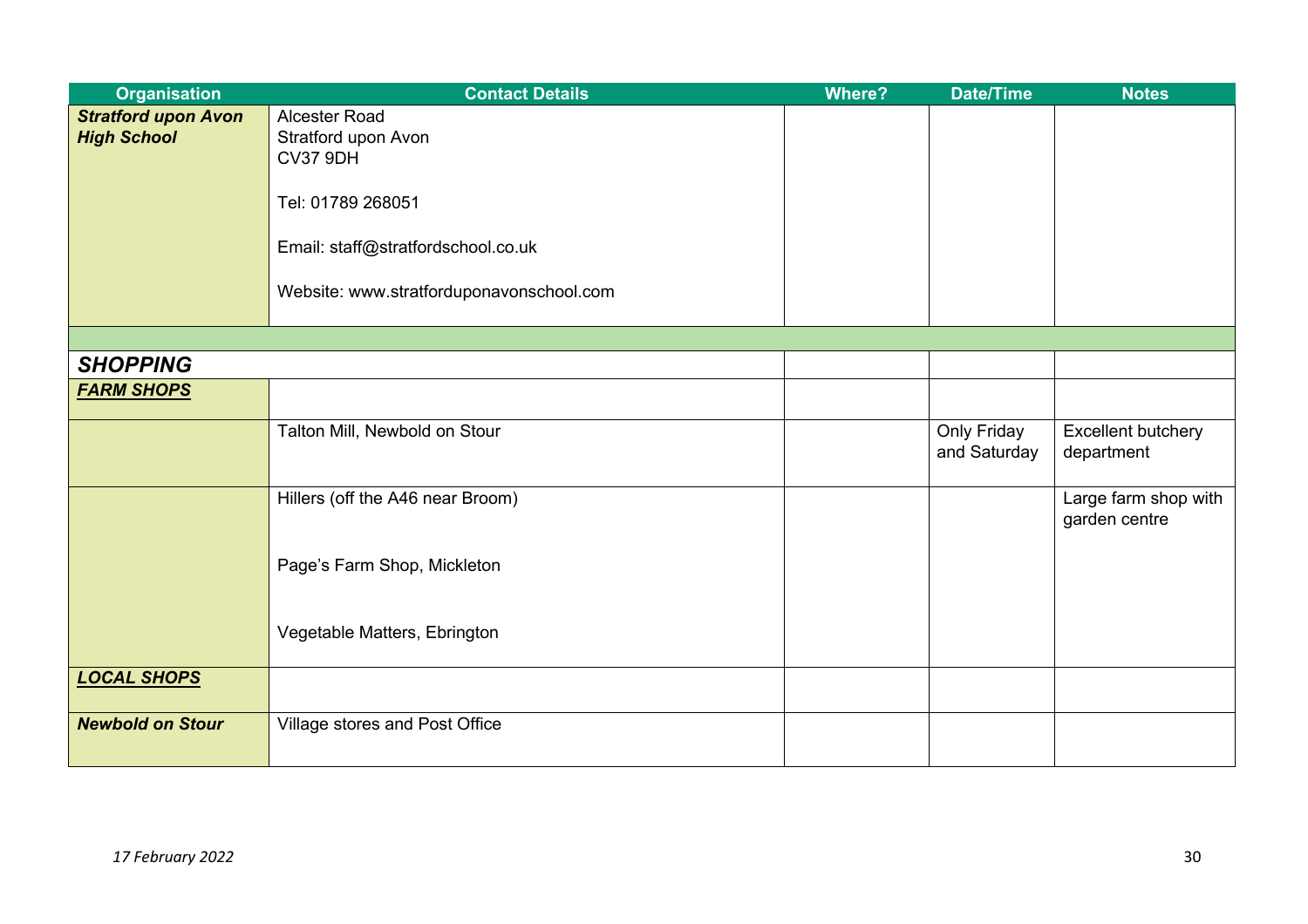| <b>Organisation</b>      | <b>Contact Details</b>                                                                                                                                                                                                                                                                                                  | <b>Where?</b>                           | <b>Date/Time</b>                                             | <b>Notes</b>                                                                                         |
|--------------------------|-------------------------------------------------------------------------------------------------------------------------------------------------------------------------------------------------------------------------------------------------------------------------------------------------------------------------|-----------------------------------------|--------------------------------------------------------------|------------------------------------------------------------------------------------------------------|
| <b>Halford</b>           | <b>Petrol Station at Halford</b>                                                                                                                                                                                                                                                                                        |                                         |                                                              | Stocks a range of<br>essential items in<br>the petrol station<br>shop and a dry-<br>cleaning service |
| <b>Shipston on Stour</b> | Co-op supermarket                                                                                                                                                                                                                                                                                                       | 11 High Street<br>Shipston on<br>Stour  | Monday-<br>Saturday-<br>7am-10pm<br>Sunday 7am-4pm           | Offers a dry-cleaning<br>service                                                                     |
|                          | Co-op Food                                                                                                                                                                                                                                                                                                              | 3-5 High Street<br>Shipston on<br>Stour | Monday $-$<br>Saturday<br>6.30am-10pm<br>Sunday 7am-<br>10pm |                                                                                                      |
|                          | Butcher, greengrocer with wet fish counter, bakery, speciality<br>food shop, pet supply shop, hardware, electrical store which also<br>sells kitchenware, clothes shops, bank with ATM, cafes,<br>restaurants, hotels and the newsagent operates a Collect+<br>facility for collection and delivery of mail order items |                                         |                                                              | Newspapers can be<br>ordered and<br>delivered from the<br>newsagent                                  |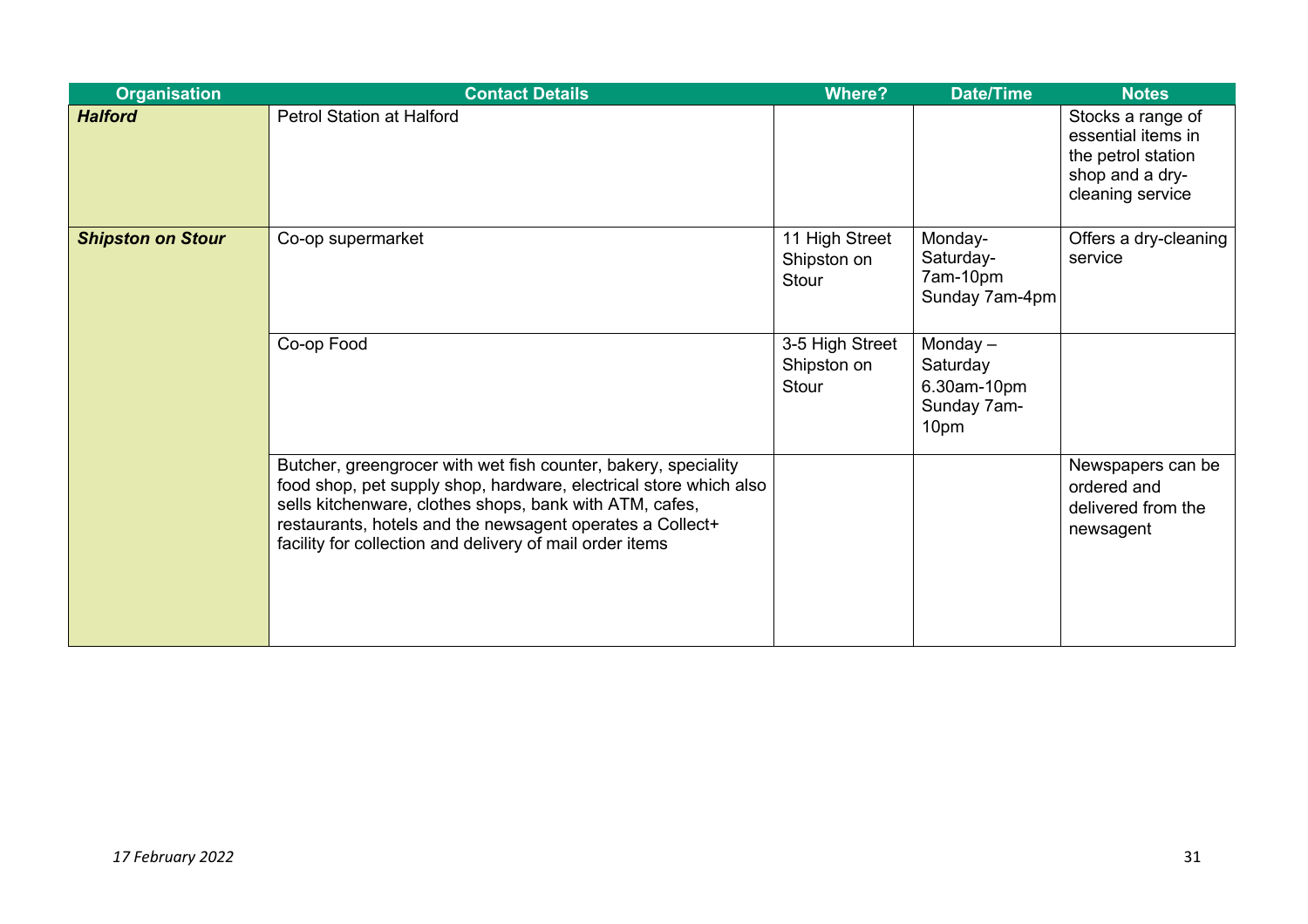| <b>Organisation</b>        | <b>Contact Details</b> | Where?                                                                            | <b>Date/Time</b> | <b>Notes</b> |
|----------------------------|------------------------|-----------------------------------------------------------------------------------|------------------|--------------|
| <b>SUPERMARKETS</b>        |                        |                                                                                   |                  |              |
| <b>Banbury</b>             |                        | Aldi<br>Co-op<br>M&S<br>Sainsburys<br>Tesco<br>Waitrose                           |                  |              |
| <b>Stratford upon Avon</b> |                        | Aldi<br>Lidl<br>M&S Food<br>Morrisons<br>Sainsburys<br>Local<br>Tesco<br>Waitrose |                  |              |
| <b>Wellesbourne</b>        |                        | Sainsburys                                                                        |                  |              |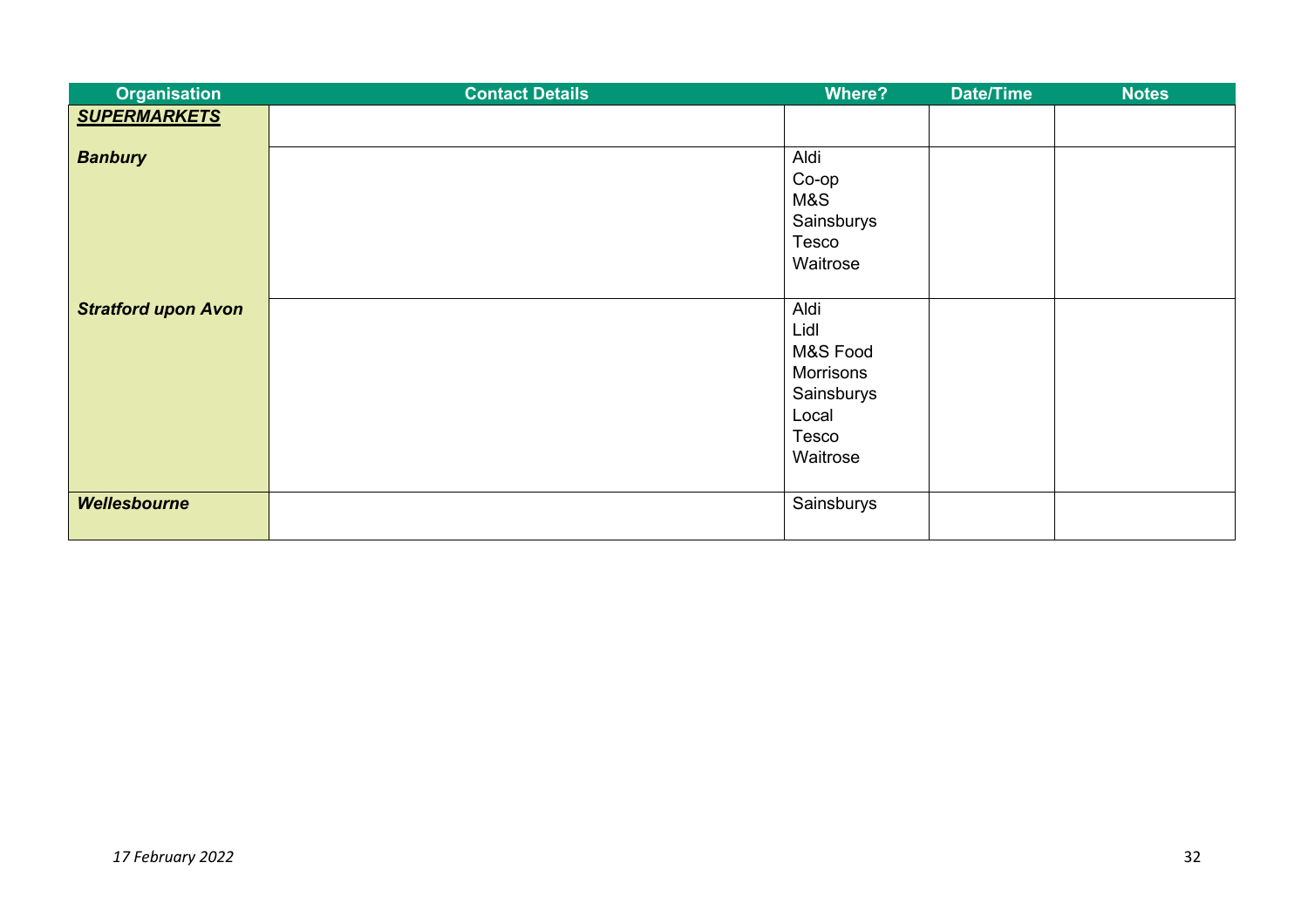| <b>Organisation</b>                 | <b>Contact Details</b>                                      | <b>Where?</b>                        | <b>Date/Time</b> | <b>Notes</b>      |  |  |
|-------------------------------------|-------------------------------------------------------------|--------------------------------------|------------------|-------------------|--|--|
|                                     |                                                             |                                      |                  |                   |  |  |
| <b>SPORT AND LEISURE FACILITIES</b> |                                                             |                                      |                  |                   |  |  |
| <b>Bowls Clubs</b>                  | Further information is available on the Warwickshire County | Norgren Bowls                        |                  |                   |  |  |
|                                     | <b>Bowls Association website</b>                            | Pittway Avenue,                      |                  |                   |  |  |
|                                     |                                                             | Shipston on                          |                  |                   |  |  |
|                                     | Website: www.warwickshirebowls.org.uk                       | Stour                                |                  |                   |  |  |
|                                     |                                                             | <b>CV36 4DQ</b>                      |                  |                   |  |  |
|                                     |                                                             | <b>Shipston Sports</b>               |                  |                   |  |  |
|                                     |                                                             | 21 London Road                       |                  |                   |  |  |
|                                     |                                                             | Shipston on                          |                  |                   |  |  |
|                                     |                                                             | Stour                                |                  |                   |  |  |
|                                     |                                                             | <b>CV36 4EP</b>                      |                  |                   |  |  |
|                                     |                                                             | Off Moss Lane,                       |                  |                   |  |  |
|                                     |                                                             | Newbold on                           |                  |                   |  |  |
|                                     |                                                             | Stour CV37 8TR                       |                  |                   |  |  |
|                                     |                                                             | The Playing                          |                  |                   |  |  |
|                                     |                                                             | Field                                |                  |                   |  |  |
|                                     |                                                             | <b>Admington Road</b>                |                  |                   |  |  |
|                                     |                                                             | Ilmington                            |                  |                   |  |  |
|                                     |                                                             | <b>CV36 4JQ</b>                      |                  |                   |  |  |
|                                     |                                                             |                                      |                  |                   |  |  |
| <b>Childrens' Play Area</b>         | Blackwell Road, opposite the end of Fosseway Crescent       |                                      |                  | A well maintained |  |  |
| <b>Tredington</b>                   | Tredington                                                  |                                      |                  | play area         |  |  |
|                                     |                                                             |                                      |                  |                   |  |  |
| <b>Cinema Stratford</b>             | Everyman Cinema Stratford upon Avon                         | <b>Bell Court</b>                    |                  |                   |  |  |
| upon Avon                           |                                                             | <b>Wood Street</b><br>Stratford upon |                  |                   |  |  |
|                                     | Tel: 0872 436 9060                                          | Avon                                 |                  |                   |  |  |
|                                     |                                                             |                                      |                  |                   |  |  |
|                                     |                                                             |                                      |                  |                   |  |  |
|                                     |                                                             |                                      |                  |                   |  |  |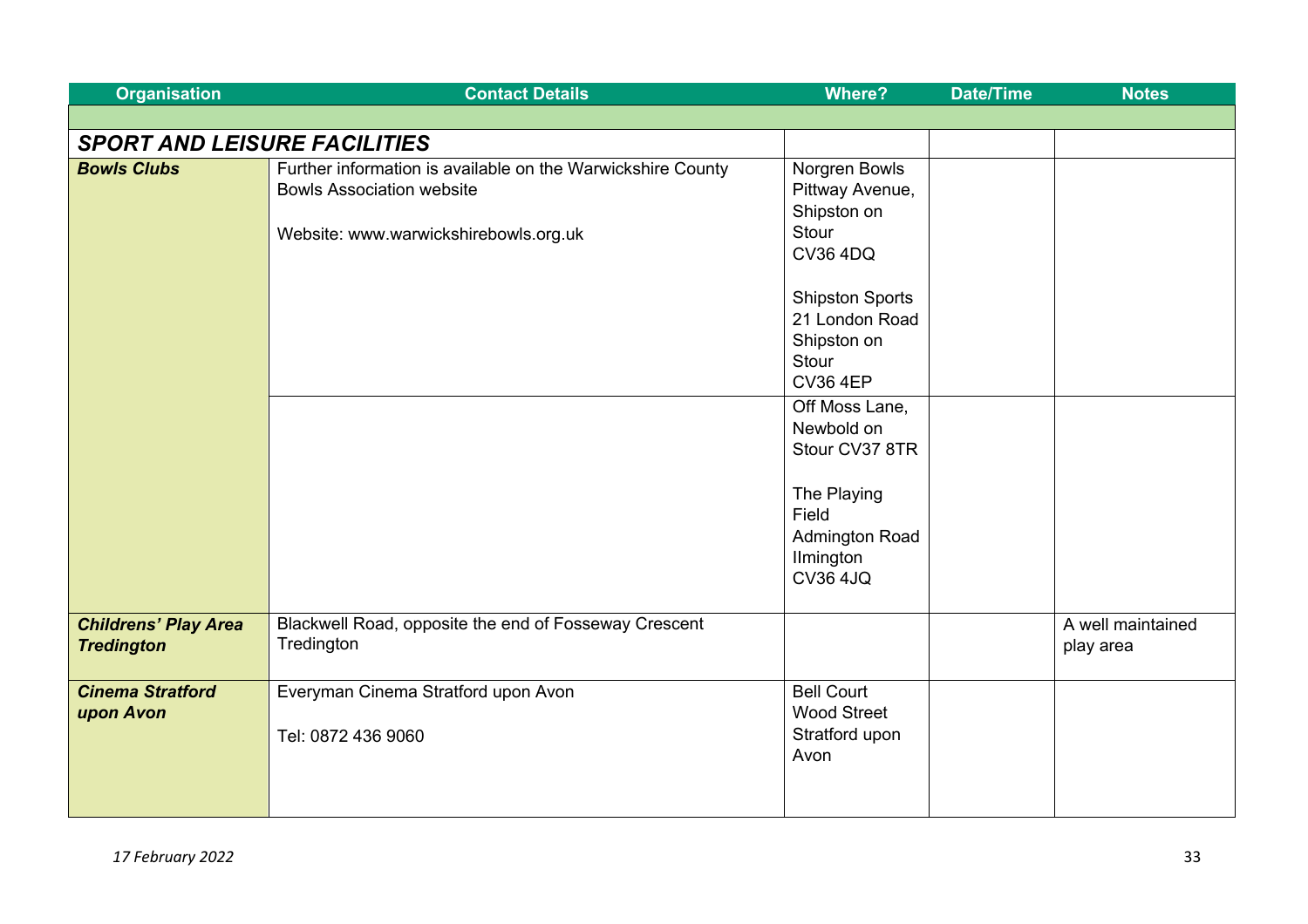| <b>Organisation</b>                      | <b>Contact Details</b>                                                                                                                                                                                                                                                                                                                                       | <b>Where?</b>                                                                                                      | <b>Date/Time</b>                                                        | <b>Notes</b>                                                                                                                              |
|------------------------------------------|--------------------------------------------------------------------------------------------------------------------------------------------------------------------------------------------------------------------------------------------------------------------------------------------------------------------------------------------------------------|--------------------------------------------------------------------------------------------------------------------|-------------------------------------------------------------------------|-------------------------------------------------------------------------------------------------------------------------------------------|
| <b>Film Nights</b>                       | Alderminster village website in 'Village Voices' - newsletter for<br>Alderminster and Halford: www.alderminster-pc.gov.uk<br>Halford village Facebook page<br>Ilmington village website under 'Ilmington Village Hall'<br>www.ilmington.org.uk<br>Tredington WI Hall: Contact Gill Goodlad:<br>gillgoodlad@hotmail.com or www.tredingtonandblackwellwi.co.uk | Hosted<br>regularly in<br>Tredington and<br>the nearby<br>villages of<br>Ilmington,<br>Alderminster<br>and Halford |                                                                         | For further<br>information, check<br>the Parish Magazine,<br>Tredington and<br><b>Blackwell WI website</b><br>or the village<br>websites. |
| <b>Shipston Badminton</b><br><b>Club</b> | <b>Contact: Nick Watts</b><br>Tel: 01608 664163<br>Website: www.shipstonbadminton.org                                                                                                                                                                                                                                                                        | <b>Townsend Hall</b><br><b>Sheep Street</b><br>Shipston on<br>Stour<br><b>CV36 4AE</b>                             | Monday and<br>Thursday:<br>7.30pm                                       |                                                                                                                                           |
| <b>Shipston Leisure</b><br><b>Centre</b> | Tel: 01608 662354                                                                                                                                                                                                                                                                                                                                            | Darlingscote<br>Road<br>Shipston on<br>Stour<br><b>CV36 4DY</b>                                                    | Monday-<br>Friday<br>6.45am-9pm<br>Saturday and<br>Sunday<br>6.45am-9pm | Ultra-modern<br>fitness suite.<br>Swimming pool.<br>Can host children's<br>parties                                                        |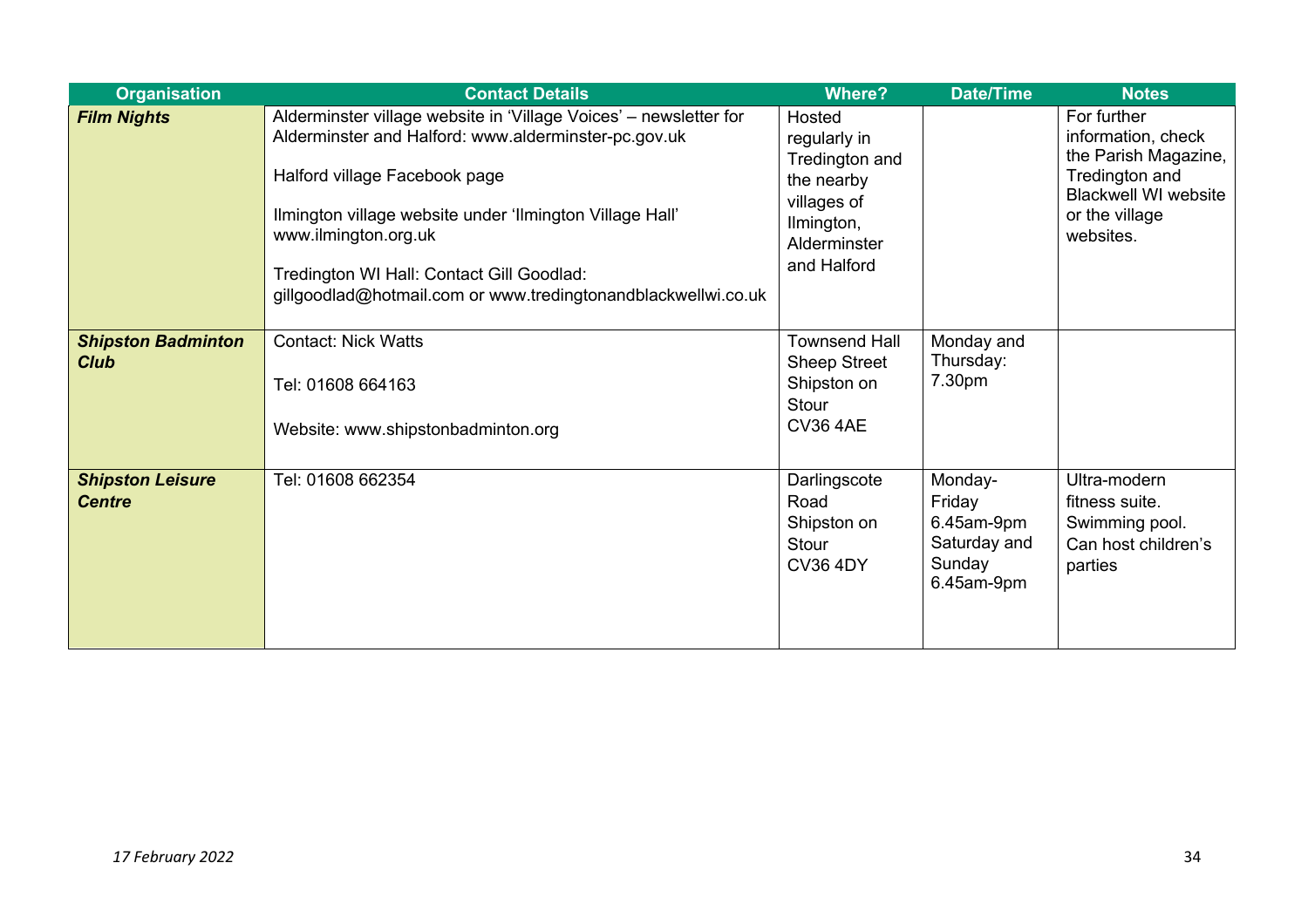| <b>Organisation</b>         | <b>Contact Details</b>            | <b>Where?</b>            | <b>Date/Time</b>             | <b>Notes</b>          |
|-----------------------------|-----------------------------------|--------------------------|------------------------------|-----------------------|
| <b>Shipston Tennis Club</b> | Tel: 01608 661139                 | 21 London Road           | Main Club                    |                       |
|                             |                                   | Shipston on              | Nights:                      |                       |
|                             | Website: www.shipstontennis.co.uk | Stour                    | Tuesday and<br>Friday 6.30pm |                       |
|                             |                                   | <b>CV36 4EP</b>          |                              |                       |
|                             |                                   |                          | Ladies' Social               |                       |
|                             |                                   |                          | Mornings:                    |                       |
|                             |                                   |                          | Monday and                   |                       |
|                             |                                   |                          | Friday                       |                       |
|                             |                                   |                          | 9.30am-11am                  |                       |
|                             |                                   |                          |                              |                       |
| <b>TAXIS</b>                |                                   |                          |                              |                       |
| <b>Clarkes of Shipston</b>  | Tel: 01608 661418                 |                          |                              |                       |
|                             |                                   |                          |                              |                       |
|                             |                                   |                          |                              |                       |
| <b>Miles Taxi Service</b>   | Tel: 01608 661555                 | 8 Keetley Close          |                              |                       |
|                             |                                   | Shipston on              |                              |                       |
|                             |                                   | Stour<br><b>CV36 4QB</b> |                              |                       |
| <b>Shipston Taxi</b>        | Tel: 01608 661592 or 07976 231154 |                          |                              |                       |
|                             |                                   |                          |                              |                       |
|                             |                                   |                          |                              |                       |
|                             |                                   |                          |                              |                       |
| <b>VETERINARY SURGERY</b>   |                                   |                          |                              |                       |
| <b>Shipston on Stour</b>    | <b>Shipston Veterinary Centre</b> |                          | Monday-Friday                | Emergency out of      |
|                             | 24 West Street                    |                          | 8.40am-6pm                   | hours: phone 01608    |
|                             | Shipston on Stour                 |                          |                              | 661232. Listen to the |
|                             | <b>CV36 4HD</b>                   |                          |                              | message, then dial 7  |
|                             |                                   |                          |                              | to be put through to  |
|                             | Tel: 01608 661232                 |                          |                              | the Emergency Vet     |
|                             |                                   |                          |                              |                       |